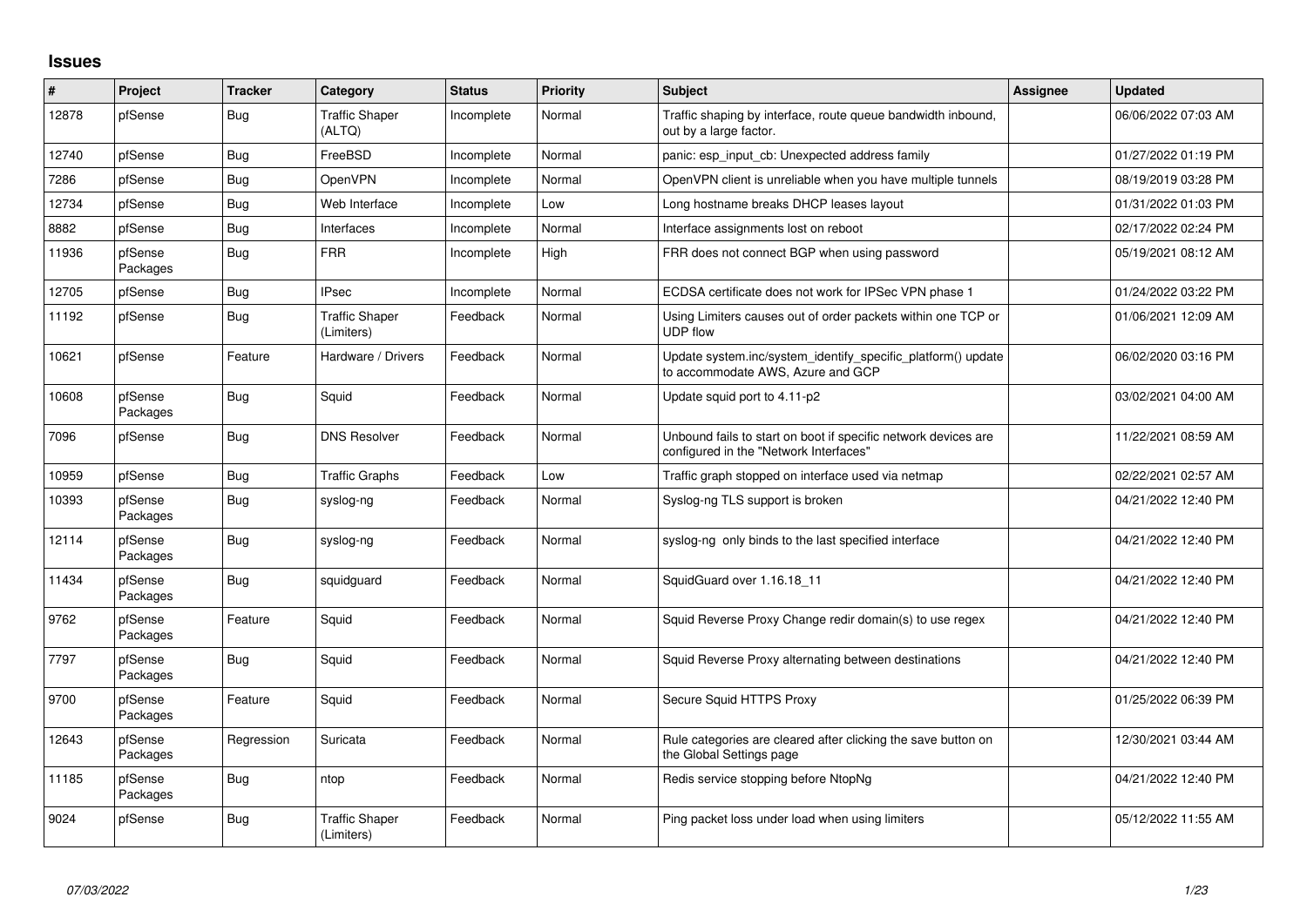| #     | Project             | <b>Tracker</b> | Category                        | <b>Status</b> | <b>Priority</b> | <b>Subject</b>                                                                                                                                                          | Assignee | <b>Updated</b>      |
|-------|---------------------|----------------|---------------------------------|---------------|-----------------|-------------------------------------------------------------------------------------------------------------------------------------------------------------------------|----------|---------------------|
| 12907 | pfSense<br>Packages | Bug            | <b>PIMD</b>                     | Feedback      | Normal          | PIMD: Nonexistent interfaces should be hidden/disabled in<br>pimd.conf before bringing up the service                                                                   |          | 03/07/2022 03:51 PM |
| 10692 | pfSense<br>Packages | Bug            | <b>PIMD</b>                     | Feedback      | Normal          | PIMD starts twice at boot                                                                                                                                               |          | 04/21/2022 12:40 PM |
| 8576  | pfSense             | <b>Bug</b>     | Rules / NAT                     | Feedback      | Low             | pfSense stops passing traffic after some time when using<br>Outbound NAT pool w/ Sticky Address                                                                         |          | 10/28/2021 01:47 PM |
| 12330 | pfSense<br>Packages | Bug            | pfBlockerNG                     | Feedback      | Normal          | pfBlockerNG devel creating invalid NAT rules on boot                                                                                                                    |          | 04/21/2022 12:40 PM |
| 12055 | pfSense             | Feature        | <b>Virtual IP Addresses</b>     | Feedback      | Normal          | Option to disable XMLRPC Sync for Loopback Virtual IPs                                                                                                                  |          | 06/18/2021 09:05 AM |
| 13233 | pfSense Plus        | Bug            | OpenVPN                         | Feedback      | Normal          | OpenVPN DCO connection fails with Auth Digest Algorithm<br>set to SHA512                                                                                                |          | 05/31/2022 03:39 PM |
| 11530 | pfSense<br>Packages | Bug            | ntop                            | Feedback      | Low             | ntopng 4.2 needs to be updated to 4.3, Bug when accessing a<br>host for details                                                                                         |          | 03/05/2022 08:35 PM |
| 12853 | pfSense             | Bug            | <b>NAT Reflection</b>           | Feedback      | High            | Network Address Translation - Pure NAT pfsense freeze after<br>reboot                                                                                                   |          | 02/22/2022 08:40 AM |
| 12073 | pfSense<br>Packages | Bug            | <b>NET-SNMP</b>                 | Feedback      | Normal          | netsnmptrapd.conf syntax is wrong                                                                                                                                       |          | 04/21/2022 12:40 PM |
| 10990 | pfSense<br>Packages | Bug            | <b>NET-SNMP</b>                 | Feedback      | Normal          | net-snmp IPv6 listen address needs to be wrapped in square<br>brackets                                                                                                  |          | 03/19/2021 05:09 AM |
| 6668  | pfSense             | <b>Bug</b>     | <b>IPsec</b>                    | Feedback      | Normal          | IPSec tunnel + L2TP/IPSec VPN - wrong PSK chosen by<br>pfSense                                                                                                          |          | 09/21/2019 02:07 AM |
| 10577 | pfSense             | <b>Bug</b>     | Hardware / Drivers              | Feedback      | Normal          | intel x553 (c3000 chipset) loading x520 driver                                                                                                                          |          | 05/28/2020 03:59 AM |
| 11174 | pfSense             | <b>Bug</b>     | <b>Traffic Shaper</b><br>(ALTQ) | Feedback      | Normal          | Incorrect traffic shaping on pppoe interface                                                                                                                            |          | 12/21/2020 11:21 PM |
| 10796 | pfSense<br>Packages | Feature        | Cellular                        | Feedback      | Normal          | Huawei ME909u-521 support                                                                                                                                               |          | 04/21/2022 12:40 PM |
| 13098 | pfSense<br>Packages | Bug            | haproxy                         | Feedback      | Low             | HAProxy Virtual IP broken link under Frontend setup                                                                                                                     |          | 04/27/2022 08:35 AM |
| 7039  | pfSense<br>Packages | Bug            | haproxy                         | Feedback      | Normal          | HAProxy backend configuration does not handle intermediate<br>CAs properly                                                                                              |          | 04/21/2022 12:40 PM |
| 13022 | pfSense<br>Packages | <b>Bug</b>     | haproxy                         | Feedback      | Normal          | HAProxy - Sub Frontends ignore Client verification CA<br>certificates                                                                                                   |          | 04/06/2022 12:55 PM |
| 11960 | pfSense             | <b>Bug</b>     | Gateway Monitoring              | Feedback      | Normal          | Gateway Monitoring Traffic Goes Out Default Gateway                                                                                                                     |          | 12/20/2021 05:43 AM |
| 12951 | pfSense<br>Packages | <b>Bug</b>     | <b>FRR</b>                      | Feedback      | Normal          | FRR cannot remove IPv6 routes                                                                                                                                           |          | 03/22/2022 09:24 PM |
| 12742 | pfSense<br>Packages | <b>Bug</b>     | FreeRADIUS                      | Feedback      | Normal          | freeRADIUS virtual-server-default: modules dailycounter,<br>monthlycounter, noresetcounter, expire_on_login in authorize<br>section prevent virtual server from loading |          | 03/01/2022 12:45 PM |
| 10426 | pfSense<br>Packages | <b>Bug</b>     | Filer                           | Feedback      | Normal          | Filer must validate that File name is uniq                                                                                                                              |          | 04/20/2022 11:02 AM |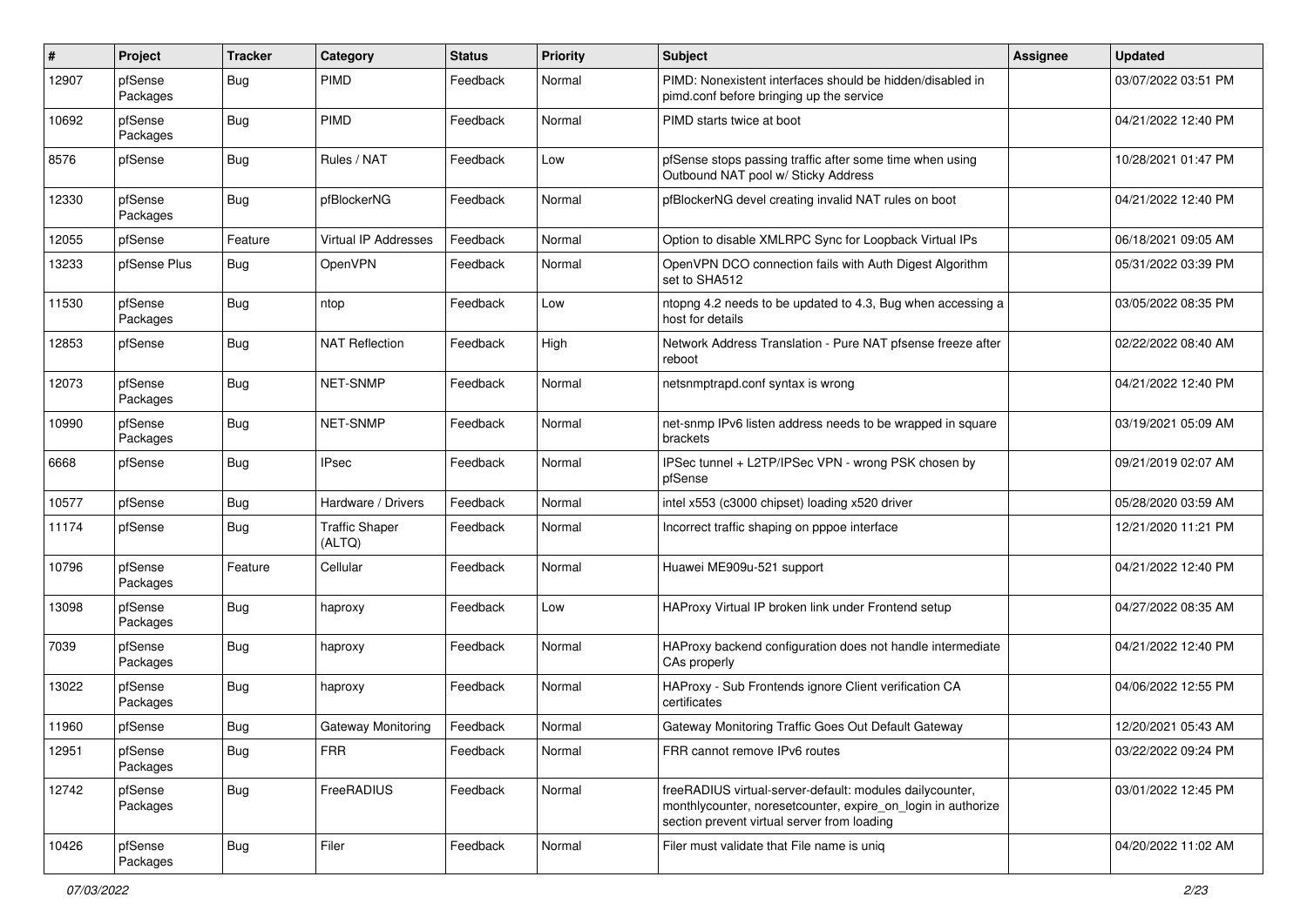| ∦     | Project             | Tracker    | Category                            | <b>Status</b> | <b>Priority</b> | <b>Subject</b>                                                                                                                          | Assignee          | <b>Updated</b>      |
|-------|---------------------|------------|-------------------------------------|---------------|-----------------|-----------------------------------------------------------------------------------------------------------------------------------------|-------------------|---------------------|
| 13290 | pfSense             | Regression | <b>Captive Portal</b>               | Feedback      | Normal          | Error "dummynet: bad switch 21!" with Captive Portals and<br>Limiters active                                                            |                   | 07/01/2022 04:53 AM |
| 11980 | pfSense<br>Packages | <b>Bug</b> | FreeRADIUS                          | Feedback      | Normal          | EAP does not work with SQL backend                                                                                                      |                   | 07/21/2021 07:24 AM |
| 12829 | pfSense             | <b>Bug</b> | <b>Traffic Shaper</b><br>(Limiters) | Feedback      | Normal          | Dummynet kernel module fails to load after upgrade.                                                                                     |                   | 03/17/2022 09:26 AM |
| 12414 | pfSense<br>Packages | <b>Bug</b> | pfBlockerNG                         | Feedback      | Normal          | DNSBL SafeSearch page displays input validation error if<br>DoH / DoT blocking is not enabled                                           |                   | 12/30/2021 02:49 PM |
| 12959 | pfSense             | <b>Bug</b> | DHCP (IPv4)                         | Feedback      | Normal          | dhcplease process wrongly update host file if client-hostname<br>is empty                                                               |                   | 07/01/2022 09:10 AM |
| 12543 | pfSense             | <b>Bug</b> | Web Interface                       | Feedback      | Normal          | Deleteing a Outbound NAT rule gave me an empty rule and<br>displayed php error in UI.                                                   |                   | 02/14/2022 04:36 AM |
| 12423 | pfSense<br>Packages | <b>Bug</b> | pfBlockerNG                         | Feedback      | Normal          | Dashboard shows "SQLite database missing, Force Reload<br>DNSBL to recover!"                                                            |                   | 12/31/2021 01:06 PM |
| 12258 | pfSense<br>Packages | <b>Bug</b> | WireGuard                           | Feedback      | Normal          | Copy key buttons only work in HTTPS mode                                                                                                |                   | 02/03/2022 04:57 AM |
| 12877 | pfSense             | <b>Bug</b> | Dynamic DNS                         | Feedback      | Normal          | Cloudflare DynDNS fails to update more than two addresses                                                                               |                   | 05/29/2022 06:56 PM |
| 9916  | pfSense<br>Packages | Feature    | <b>BIND</b>                         | Feedback      | Normal          | Check allow-transfer in custom option when the zone is slave                                                                            |                   | 04/21/2022 12:40 PM |
| 12926 | pfSense             | <b>Bug</b> | Interfaces                          | Feedback      | Normal          | Changing LAGG type on CARP interfaces makes VIPs go to<br>an "init" State                                                               |                   | 03/10/2022 10:52 AM |
| 8251  | pfSense<br>Packages | <b>Bug</b> | FreeRADIUS                          | Feedback      | Normal          | Captiveportal + FreeRadius "Last activity" resets to Session<br>start                                                                   |                   | 08/13/2019 11:10 AM |
| 10936 | pfSense<br>Packages | <b>Bug</b> | haproxy                             | Feedback      | Normal          | both haproxy/haproxy-devel non-existent option lb-agent-chk                                                                             |                   | 04/21/2022 12:40 PM |
| 10330 | pfSense<br>Packages | <b>Bug</b> | <b>BIND</b>                         | Feedback      | Normal          | BIND zone configuration displays wrong DS resource record<br>with inline DNSSEC signing enabled                                         |                   | 04/21/2022 12:40 PM |
| 10445 | pfSense<br>Packages | <b>Bug</b> | <b>BIND</b>                         | Feedback      | Normal          | BIND crashed when added RPZ. rpz is not a master or slave<br>zone.                                                                      |                   | 04/21/2022 12:40 PM |
| 12882 | pfSense<br>Packages | Feature    | pfBlockerNG                         | Feedback      | Normal          | Add the option to specify CURLOPT_INTERFACE in<br>pfBlockerNG IPv4/IPv6 lists                                                           |                   | 03/24/2022 11:16 AM |
| 10900 | pfSense<br>Packages | <b>Bug</b> | Backup                              | Feedback      | Normal          | /packages/backup/backup.php?a=download&t=backup<br>HTTP 504, or Sends PHP Error Message as ASCII/Text file<br>Named pfsense.bak.tgz     |                   | 04/05/2022 01:51 AM |
| 12215 | pfSense             | Regression | OpenVPN                             | Feedback      | Normal          | OpenVPN does not resync when running on a gateway group                                                                                 |                   | 12/22/2021 05:49 AM |
| 13095 | pfSense<br>Packages | <b>Bug</b> | Snort                               | Feedback      | Normal          | Snort VRT change in Shared Object Rules path name results<br>in failure to extract and update Snort Shared Object Rules<br>when enabled | <b>Bill Meeks</b> | 04/25/2022 12:22 PM |
| 13096 | pfSense<br>Packages | Feature    | Snort                               | Feedback      | Normal          | Improve robustness of Snort Rules Update Log size limitation<br>logic                                                                   | <b>Bill Meeks</b> | 04/25/2022 12:22 PM |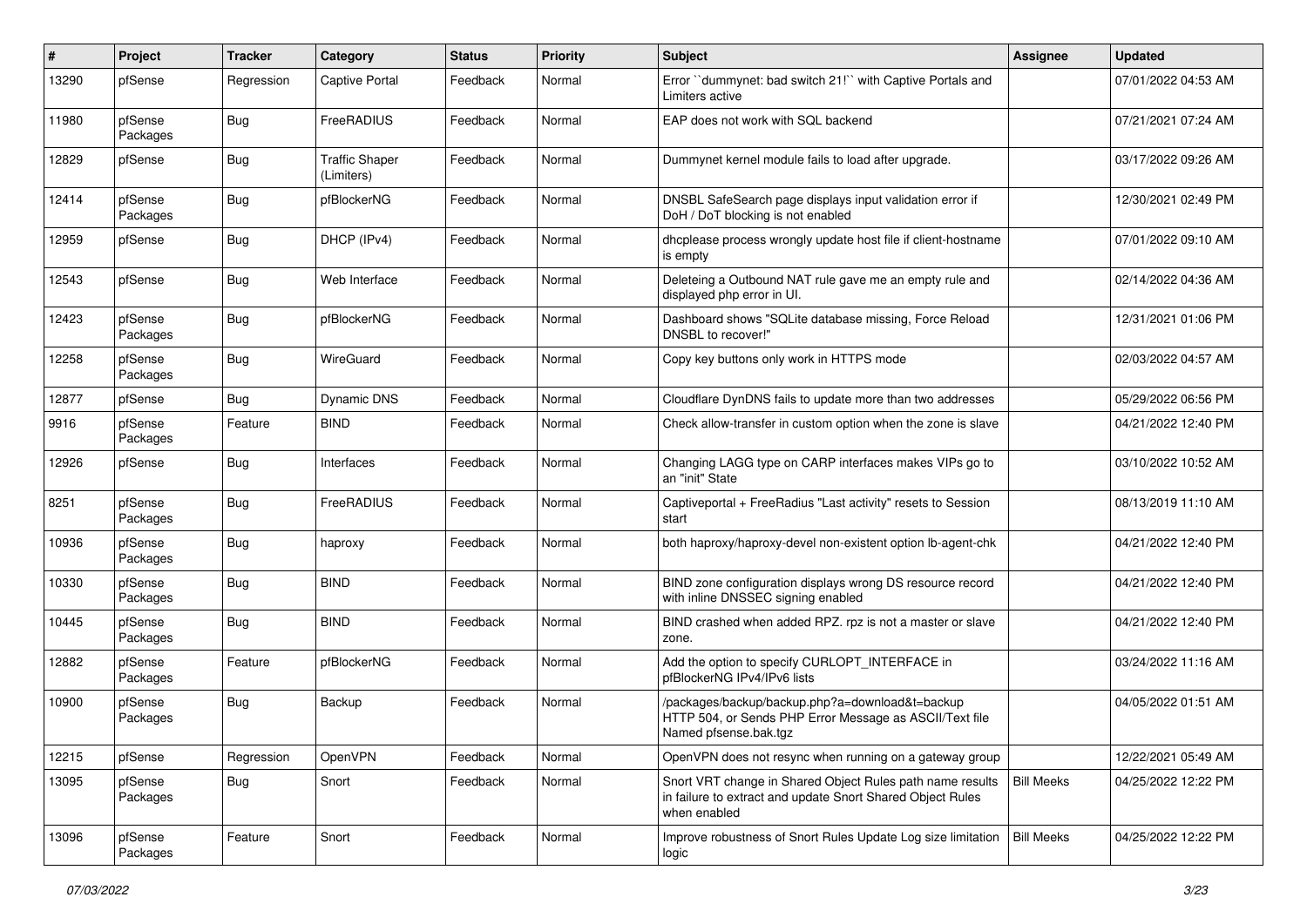| $\#$  | Project             | <b>Tracker</b> | Category                 | <b>Status</b> | <b>Priority</b> | <b>Subject</b>                                                                                                                           | <b>Assignee</b>       | <b>Updated</b>      |
|-------|---------------------|----------------|--------------------------|---------------|-----------------|------------------------------------------------------------------------------------------------------------------------------------------|-----------------------|---------------------|
| 13205 | pfSense Docs        | New Content    | Backup / Restore         | Feedback      | Normal          | <b>ZFS Boot Environment documentation</b>                                                                                                | Christian<br>McDonald | 05/31/2022 10:55 AM |
| 13115 | pfSense<br>Packages | Bug            | WireGuard                | Feedback      | Normal          | WireGuard panic due to KBI changes in<br>'udp tun func t()'"                                                                             | Christian<br>McDonald | 05/15/2022 10:47 AM |
| 6651  | pfSense<br>Packages | Feature        | <b>FRR</b>               | Feedback      | Normal          | Loopback interfaces                                                                                                                      | Christian<br>McDonald | 12/25/2021 02:42 PM |
| 13229 | pfSense Docs        | Todo           | Captive Portal           | Feedback      | Normal          | Update documentation for IPFW to PF transition for Limiters<br>and Captive Portal                                                        | Jim Pingle            | 05/27/2022 03:04 PM |
| 11301 | pfSense<br>Packages | Feature        | <b>FRR</b>               | Feedback      | Normal          | Switch FRR to use default rc file as a service control base                                                                              | Jim Pingle            | 01/28/2021 09:35 AM |
| 9335  | pfSense<br>Packages | <b>Bug</b>     | haproxy                  | Feedback      | Normal          | Stored XSS in HAProxy / haproxy listeners edit.php                                                                                       | Jim Pingle            | 02/18/2019 09:35 AM |
| 12963 | pfSense<br>Packages | Feature        | Nmap                     | Feedback      | Normal          | Run nmap scans in the background                                                                                                         | Jim Pingle            | 06/06/2022 06:55 PM |
| 13211 | pfSense Docs        | New Content    | OpenVPN                  | Feedback      | Normal          | OpenVPN DCO Documentation                                                                                                                | Jim Pingle            | 06/15/2022 10:42 AM |
| 12475 | pfSense<br>Packages | <b>Bug</b>     | OpenVPN Client<br>Export | Feedback      | Normal          | OpenVPN Client Export does not show certificate without<br>private key                                                                   | Jim Pingle            | 02/17/2022 08:24 AM |
| 13318 | pfSense             | <b>Bug</b>     | Web Interface            | Feedback      | Low             | NDP Table not showing hostname                                                                                                           | Jim Pingle            | 07/02/2022 02:57 AM |
| 11539 | pfSense             | <b>Bug</b>     | <b>IPsec</b>             | Feedback      | Normal          | Mobile IPsec "split include" value of 0.0.0.0/0 causes some<br>clients to fail                                                           | Jim Pingle            | 06/28/2022 12:01 PM |
| 8315  | pfSense<br>Packages | <b>Bug</b>     | Mail report              | Feedback      | Normal          | Mail Report mail_report_send() behavior different than<br>notify via smtp()                                                              | Jim Pingle            | 09/24/2019 10:12 AM |
| 11345 | pfSense<br>Packages | <b>Bug</b>     | <b>FRR</b>               | Feedback      | Normal          | FRR-OSPF - No "prefix-list" possible                                                                                                     | Jim Pingle            | 02/04/2021 11:03 PM |
| 11130 | pfSense<br>Packages | Feature        | <b>FRR</b>               | Feedback      | Normal          | FRR RIP support                                                                                                                          | Jim Pingle            | 12/31/2021 04:19 PM |
| 10789 | pfSense<br>Packages | Feature        | <b>FRR</b>               | Feedback      | Normal          | FRR integrated configuration and hitless reloads                                                                                         | Jim Pingle            | 01/20/2021 11:16 PM |
| 11204 | pfSense<br>Packages | <b>Bug</b>     | <b>NET-SNMP</b>          | Feedback      | Normal          | Fix net-snmp logging to syslog                                                                                                           | Jim Pingle            | 03/19/2021 05:10 AM |
| 13310 | pfSense             | Bug            | Rules / NAT              | Feedback      | Normal          | Each line in the NPt destination IPv6 prefix list also contains<br>the network of the previous line when multiple choices are<br>present | Jim Pingle            | 06/28/2022 12:01 PM |
| 13223 | pfSense Docs        | New Content    | Routing / Gateways       | Feedback      | Normal          | Document new gateway state killing behavior                                                                                              | Jim Pingle            | 05/27/2022 01:59 PM |
| 12160 | pfSense<br>Packages | Regression     | syslog-ng                | Feedback      | High            | An invalid configuration is generated when choosing TLS as<br>the default protocol                                                       | Jim Pingle            | 07/23/2021 03:27 PM |
| 12980 | pfSense Docs        | Todo           | OpenVPN                  | Feedback      | Normal          | Add warnings against OpenVPN Shared Key mode                                                                                             | Jim Pingle            | 03/24/2022 02:11 PM |
| 11879 | pfSense<br>Packages | Feature        | <b>ACME</b>              | Feedback      | Normal          | Add support for SSL.com ACME server                                                                                                      | Jim Pingle            | 03/02/2022 02:03 PM |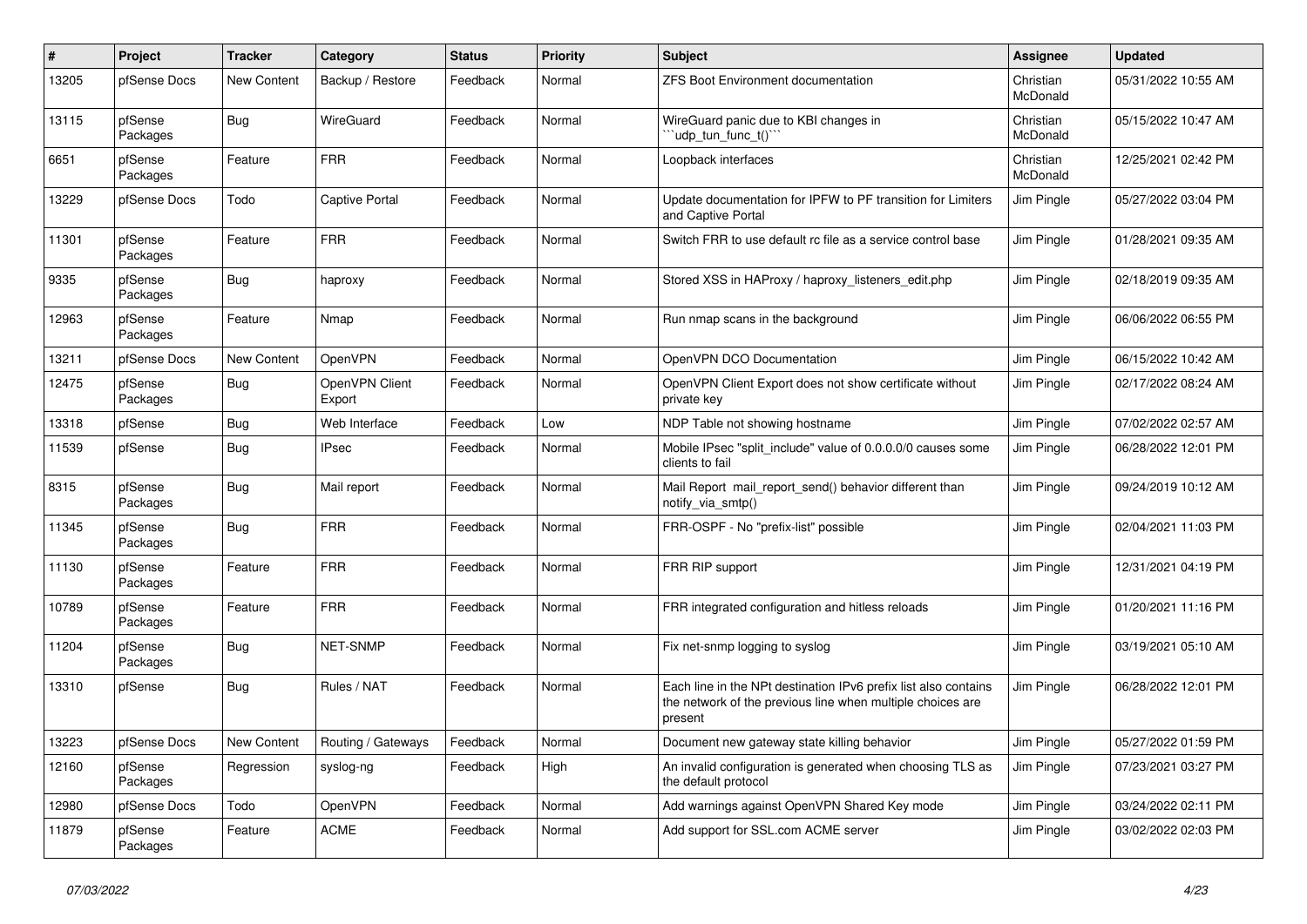| $\#$  | Project             | <b>Tracker</b> | Category                | <b>Status</b> | <b>Priority</b> | Subject                                                                                 | <b>Assignee</b>     | <b>Updated</b>      |
|-------|---------------------|----------------|-------------------------|---------------|-----------------|-----------------------------------------------------------------------------------------|---------------------|---------------------|
| 9123  | pfSense             | <b>Bug</b>     | Interfaces              | Feedback      | Very High       | Adding/configuring vlan on ixl-devices causes<br>aq_add_macvlan err -53, aq_error 14    | Luiz Souza          | 05/16/2022 07:57 AM |
| 13316 | pfSense             | Regression     | <b>Operating System</b> | Feedback      | Normal          | 'vmstat-m'' value for ''temp'' is accounted for incorrectly,<br>resulting in underflows | Mateusz Guzik       | 06/29/2022 10:01 AM |
| 12547 | pfSense             | <b>Bug</b>     | <b>Operating System</b> | Feedback      | Normal          | unsheduled system reboot/crash                                                          | Mateusz Guzik       | 12/01/2021 01:20 PM |
| 13317 | pfSense             | <b>Bug</b>     | PHP Interpreter         | Feedback      | Normal          | 'array_filter'' PHP Errors in ''interfaces.inc''                                        | Reid Linnemann      | 06/30/2022 11:46 AM |
| 11545 | pfSense             | Regression     | Interfaces              | Feedback      | Normal          | Primary interface address is not always used when VIPs are<br>present                   | Reid Linnemann      | 06/28/2022 12:01 PM |
| 8179  | pfSense             | Bug            | DHCP (IPv4)             | Feedback      | Normal          | Incorrect reverse DNS zone in DHCP server config for<br>non-octet-aligned subnet mask   | Renato Botelho      | 02/09/2022 11:17 PM |
| 13114 | pfSense<br>Packages | Bug            | <b>BIND</b>             | Feedback      | Normal          | BIND calls rndc in rc stop when named is not running                                    | <b>Stuart Wyatt</b> | 05/04/2022 12:41 PM |
| 13034 | pfSense<br>Packages | <b>Bug</b>     | Zabbix                  | Feedback      | Normal          | Zabbix6 Agent and Proxy fail to set the PSK from the web<br>GUI in its conf files       | Viktor Gurov        | 04/06/2022 11:59 AM |
| 12354 | pfSense<br>Packages | Todo           | haproxy                 | Feedback      | High            | Update haproxy-devel to mitigate CVE-2021-40346                                         | Viktor Gurov        | 05/12/2022 08:50 AM |
| 10739 | pfSense<br>Packages | Feature        | haproxy                 | Feedback      | Normal          | Update HAproxy-devel package to 2.2 and HAproxy to 2.0                                  | Viktor Gurov        | 10/03/2021 03:53 PM |
| 12322 | pfSense<br>Packages | Bug            | Suricata                | Feedback      | Normal          | Suricata creates invalid HOME_NET entries                                               | <b>Viktor Gurov</b> | 09/10/2021 11:42 AM |
| 12264 | pfSense<br>Packages | Bug            | Squid                   | Feedback      | Low             | Stray <table> line in squid monitor.php</table>                                         | Viktor Gurov        | 12/23/2021 10:53 AM |
| 10572 | pfSense<br>Packages | <b>Bug</b>     | Squid                   | Feedback      | Normal          | STARTTLS option is ignored                                                              | <b>Viktor Gurov</b> | 04/22/2022 02:20 AM |
| 11738 | pfSense<br>Packages | Regression     | squidguard              | Feedback      | Normal          | SquidGuard 1.16.18_17 Not Filtering Blacklist<br>No-Transparent Mode                    | <b>Viktor Gurov</b> | 12/21/2021 05:48 AM |
| 10450 | pfSense<br>Packages | Bug            | Squid                   | Feedback      | Normal          | Squid reverse proxy switching peers                                                     | Viktor Gurov        | 04/22/2022 02:21 AM |
| 10541 | pfSense<br>Packages | Feature        | Squid                   | Feedback      | Normal          | Squid failover and load balancing                                                       | <b>Viktor Gurov</b> | 01/14/2021 07:34 AM |
| 12683 | pfSense<br>Packages | <b>Bug</b>     | Snort                   | Feedback      | Normal          | snort_get_vpns_list() does not include OpenVPN CSO                                      | Viktor Gurov        | 02/15/2022 10:47 AM |
| 9852  | pfSense<br>Packages | Feature        | Suricata                | Feedback      | Normal          | show File-Store directory listing                                                       | <b>Viktor Gurov</b> | 08/20/2021 07:52 AM |
| 11746 | pfSense<br>Packages | <b>Bug</b>     | FreeRADIUS              | Feedback      | Normal          | Second LDAP server configuration misses the ipaNThash<br>control attribute              | <b>Viktor Gurov</b> | 07/14/2021 01:44 PM |
| 11248 | pfSense<br>Packages | Feature        | squidguard              | Feedback      | Normal          | SafeSearch update                                                                       | Viktor Gurov        | 01/28/2021 10:01 AM |
| 11155 | pfSense<br>Packages | Feature        | pfBlockerNG             | Feedback      | Normal          | SafeSearch AAAA                                                                         | Viktor Gurov        | 02/05/2021 04:54 AM |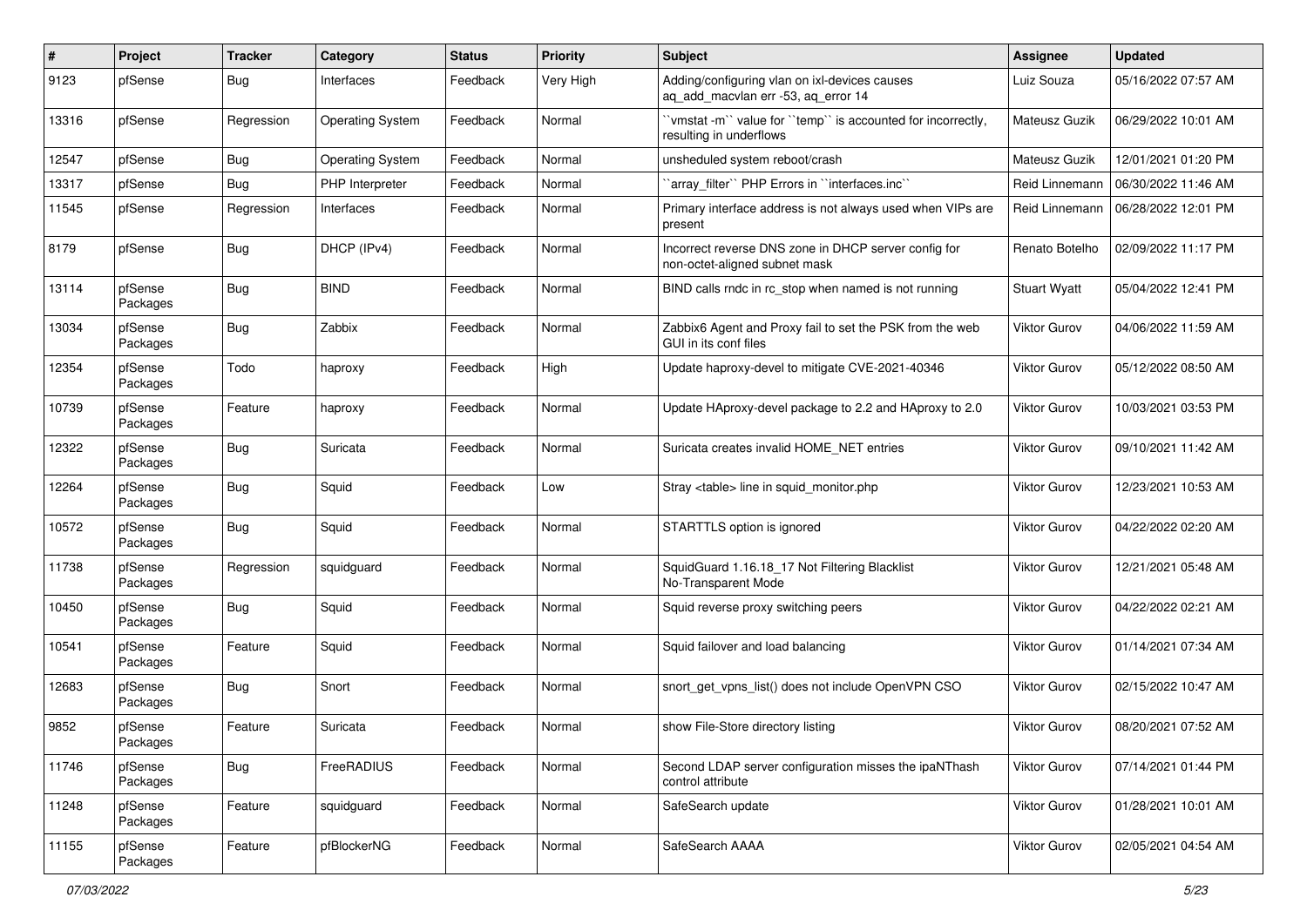| $\#$  | Project             | <b>Tracker</b> | Category           | <b>Status</b> | <b>Priority</b> | <b>Subject</b>                                                                  | <b>Assignee</b>     | <b>Updated</b>      |
|-------|---------------------|----------------|--------------------|---------------|-----------------|---------------------------------------------------------------------------------|---------------------|---------------------|
| 12865 | pfSense<br>Packages | Todo           | <b>RRD Summary</b> | Feedback      | Normal          | <b>RRD Summary improvements</b>                                                 | Viktor Gurov        | 03/04/2022 12:20 PM |
| 12653 | pfSense<br>Packages | Regression     | <b>FRR</b>         | Feedback      | Normal          | RIP related startup error                                                       | Viktor Gurov        | 12/30/2021 08:37 AM |
| 12351 | pfSense<br>Packages | Todo           | pfBlockerNG        | Feedback      | Normal          | Remove non-functional feeds                                                     | Viktor Gurov        | 02/04/2022 02:29 PM |
| 12706 | pfSense<br>Packages | <b>Bug</b>     | pfBlockerNG        | Feedback      | Normal          | pfBlockerNG and unbound does not work after switching /var<br>to RAM disk       | Viktor Gurov        | 03/24/2022 10:47 AM |
| 12506 | pfSense<br>Packages | <b>Bug</b>     | Suricata           | Feedback      | Normal          | Only selected instance is restarted on suppress list change                     | Viktor Gurov        | 12/01/2021 04:43 AM |
| 11274 | pfSense<br>Packages | <b>Bug</b>     | ntop               | Feedback      | Normal          | ntopng https web server does not present full certificate chain                 | <b>Viktor Gurov</b> | 01/28/2021 09:51 AM |
| 11515 | pfSense<br>Packages | <b>Bug</b>     | node_exporter      | Feedback      | Normal          | node exporter 0.18.1 1 - Unable to interact or start the<br>service from web ui | Viktor Gurov        | 07/14/2021 12:37 PM |
| 11693 | pfSense<br>Packages | <b>Bug</b>     | <b>FRR</b>         | Feedback      | Normal          | IPv6 static routing fails                                                       | Viktor Gurov        | 04/26/2022 08:50 AM |
| 12278 | pfSense<br>Packages | Regression     | Zabbix             | Feedback      | Normal          | Invalid plugin certificates() function name                                     | <b>Viktor Gurov</b> | 08/19/2021 05:52 AM |
| 11343 | pfSense<br>Packages | <b>Bug</b>     | <b>BIND</b>        | Feedback      | Low             | Invalid link to pfSense-pkg-bind changelog                                      | <b>Viktor Gurov</b> | 04/05/2022 08:12 AM |
| 11404 | pfSense<br>Packages | <b>Bug</b>     | <b>FRR</b>         | Feedback      | Normal          | Incorrect prefix/access lists migration on update                               | Viktor Gurov        | 02/18/2021 09:49 AM |
| 6964  | pfSense<br>Packages | <b>Bug</b>     | Suricata           | Feedback      | Normal          | Host OS Policy Assignment broken when using "Import" or<br>"Aliases" buttons    | Viktor Gurov        | 08/20/2021 07:52 AM |
| 11491 | pfSense<br>Packages | <b>Bug</b>     | haproxy            | Feedback      | Normal          | haproxy-devel v0.62 2 - startup error 'httpchk'                                 | <b>Viktor Gurov</b> | 06/22/2021 08:46 AM |
| 10779 | pfSense<br>Packages | Feature        | haproxy            | Feedback      | Normal          | HAProxy SSL/TLS Compatibility Mode                                              | <b>Viktor Gurov</b> | 04/22/2022 02:20 AM |
| 11135 | pfSense<br>Packages | <b>Bug</b>     | haproxy            | Feedback      | High            | HAproxy OCSP reponse crontab bug                                                | Viktor Gurov        | 09/10/2021 11:51 AM |
| 11756 | pfSense<br>Packages | <b>Bug</b>     | haproxy            | Feedback      | Normal          | HaProxy does not transfer backend states during reload                          | <b>Viktor Gurov</b> | 07/14/2021 01:21 PM |
| 11937 | pfSense<br>Packages | <b>Bug</b>     | haproxy            | Feedback      | Normal          | HAproxy "Use Client-IP" option breaks Captive Portal                            | <b>Viktor Gurov</b> | 06/22/2021 08:48 AM |
| 12292 | pfSense<br>Packages | Feature        | Suricata           | Feedback      | Normal          | GeoIP look on the Alerts, Blocked and Files pages                               | Viktor Gurov        | 08/23/2021 08:16 AM |
| 11961 | pfSense<br>Packages | <b>Bug</b>     | <b>FRR</b>         | Feedback      | Normal          | FRR OSPF add unwanted area 0 authentication to router ospf                      | Viktor Gurov        | 09/16/2021 10:25 PM |
| 11681 | pfSense<br>Packages | <b>Bug</b>     | <b>FRR</b>         | Feedback      | Normal          | FRR generates invalid BFD configuration after removing<br>interfaces            | Viktor Gurov        | 07/14/2021 04:40 PM |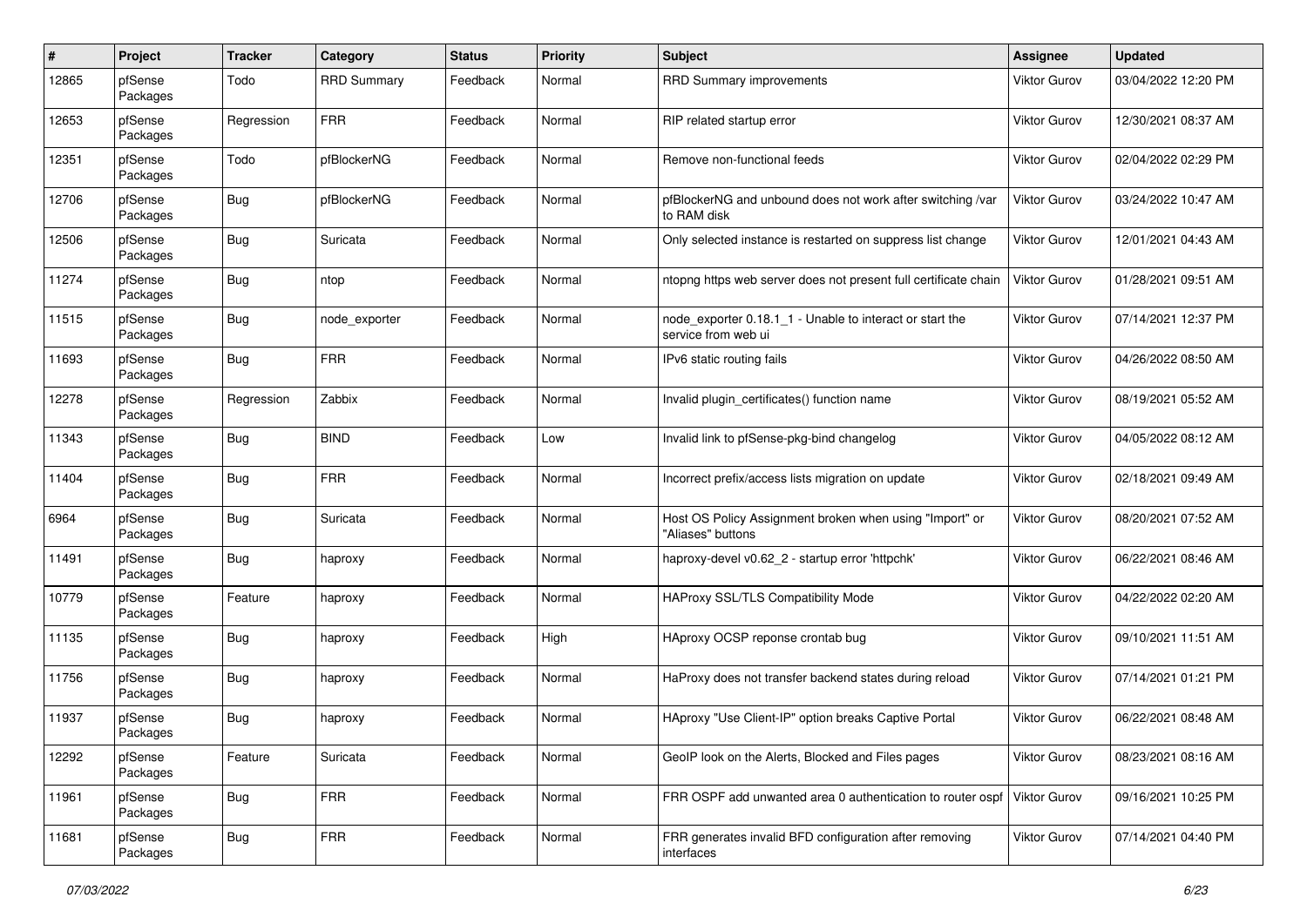| $\#$  | Project             | <b>Tracker</b> | Category        | <b>Status</b>          | <b>Priority</b> | <b>Subject</b>                                                                                           | <b>Assignee</b>     | <b>Updated</b>      |
|-------|---------------------|----------------|-----------------|------------------------|-----------------|----------------------------------------------------------------------------------------------------------|---------------------|---------------------|
| 11477 | pfSense<br>Packages | Bug            | <b>FRR</b>      | Feedback               | Normal          | FRR does not recognize some BFD options                                                                  | Viktor Gurov        | 02/26/2021 10:52 PM |
| 10908 | pfSense<br>Packages | Feature        | FreeRADIUS      | Feedback               | Normal          | FreeRADIUS server certificate not using full CA chain                                                    | Viktor Gurov        | 04/22/2022 02:19 AM |
| 11331 | pfSense<br>Packages | <b>Bug</b>     | FreeRADIUS      | Feedback               | Normal          | FreeRADIUS latest package upgrade broke Plain Mac<br>Authentication                                      | Viktor Gurov        | 01/30/2021 10:08 AM |
| 11847 | pfSense<br>Packages | <b>Bug</b>     | <b>FRR</b>      | Feedback               | Normal          | Filters not applied to PEER Groups                                                                       | <b>Viktor Gurov</b> | 07/30/2021 07:45 PM |
| 11180 | pfSense<br>Packages | <b>Bug</b>     | Filer           | Feedback               | Normal          | Filer run action for files on sync that wan't been modified                                              | <b>Viktor Gurov</b> | 01/08/2021 07:27 AM |
| 10871 | pfSense<br>Packages | Feature        | FreeRADIUS      | Feedback               | Normal          | Extra time period counters for SQL backend                                                               | <b>Viktor Gurov</b> | 04/22/2022 02:19 AM |
| 11295 | pfSense<br>Packages | Feature        | pfBlockerNG     | Feedback               | Normal          | DNSBL IDN support                                                                                        | <b>Viktor Gurov</b> | 09/10/2021 11:33 AM |
| 12206 | pfSense<br>Packages | <b>Bug</b>     | <b>NET-SNMP</b> | Feedback               | Normal          | Certificate Manager page doesn't show Net-SNMP used<br>certificates                                      | Viktor Gurov        | 12/30/2021 09:40 AM |
| 12036 | pfSense<br>Packages | <b>Bug</b>     | Zabbix          | Feedback               | Normal          | Certificate Manager page do not show Zabbix used<br>certificates                                         | Viktor Gurov        | 07/15/2021 11:46 AM |
| 11388 | pfSense<br>Packages | <b>Bug</b>     | FreeRADIUS      | Feedback               | Normal          | Captive Portal authentication error with MySQL backend                                                   | Viktor Gurov        | 02/10/2021 08:54 AM |
| 4088  | pfSense<br>Packages | <b>Bug</b>     | squidguard      | Feedback               | Normal          | Buggy squidgurd config file is created                                                                   | <b>Viktor Gurov</b> | 01/28/2021 10:01 AM |
| 12869 | pfSense<br>Packages | <b>Bug</b>     | <b>BIND</b>     | Feedback               | Normal          | Bind DNS Package AAAA filtering Broken on new ZFS<br>Installs                                            | Viktor Gurov        | 03/09/2022 12:38 PM |
| 13002 | pfSense<br>Packages | Regression     | <b>BIND</b>     | Feedback               | Normal          | BIND 9.16 13 could not find existing DNSSEC keys at<br>/cf/named/etc/namedb/keys due to directory change | <b>Viktor Gurov</b> | 03/31/2022 12:14 PM |
| 12167 | pfSense<br>Packages | <b>Bug</b>     | <b>FRR</b>      | Feedback               | Normal          | BGP TCP setkey not set if neighbor is in peer group                                                      | Viktor Gurov        | 09/16/2021 09:38 AM |
| 9982  | pfSense<br>Packages | Feature        | Squid           | Feedback               | Normal          | basic_Idap_auth TLS connection                                                                           | Viktor Gurov        | 04/22/2022 02:21 AM |
| 11098 | pfSense<br>Packages | <b>Bug</b>     | Backup          | Feedback               | Normal          | Backup Files and Directories plugin crashes firewall if /root<br>specified as backup location            | <b>Viktor Gurov</b> | 07/02/2022 08:41 PM |
| 9721  | pfSense<br>Packages | Feature        | Squid           | Feedback               | Normal          | add squidclient -h 127.0.0.1 mgr:info output to Diagnostics /<br>Squid and status.php                    | Viktor Gurov        | 04/22/2022 02:21 AM |
| 10872 | pfSense<br>Packages | Feature        | Suricata        | Feedback               | Normal          | Add adjustable notification for Severity Alert                                                           | Viktor Gurov        | 08/20/2021 07:52 AM |
| 11210 | pfSense<br>Packages | Feature        | Suricata        | Feedback               | Normal          | 3rd party rulesets                                                                                       | Viktor Gurov        | 11/24/2021 04:21 AM |
| 13268 | pfSense             | Todo           | Console Menu    | Ready To Test   Normal |                 | columns don't align nicely in console with medium-long<br>interface names                                |                     | 06/12/2022 10:32 PM |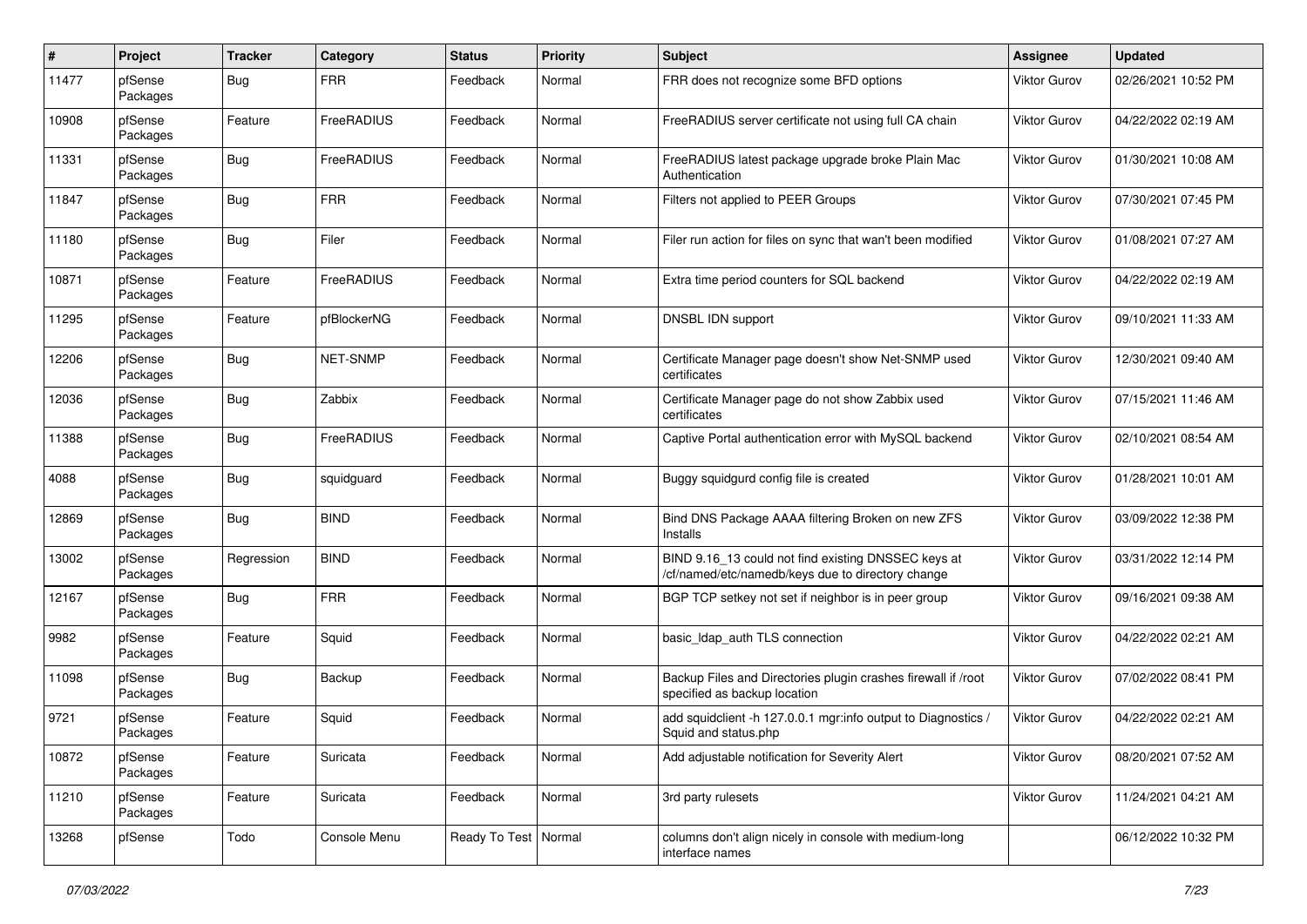| #     | Project             | <b>Tracker</b> | Category                        | <b>Status</b>                 | <b>Priority</b> | <b>Subject</b>                                                                                | <b>Assignee</b> | <b>Updated</b>      |
|-------|---------------------|----------------|---------------------------------|-------------------------------|-----------------|-----------------------------------------------------------------------------------------------|-----------------|---------------------|
| 11508 | pfSense             | Todo           | Web Interface                   | <b>Pull Request</b><br>Review | Low             | Update SimplePie to to v1.5.6                                                                 |                 | 02/23/2021 07:23 AM |
| 12464 | pfSense             | Bug            | Logging                         | <b>Pull Request</b><br>Review | Normal          | Syslog Auth messages are sent as Emergency Level                                              |                 | 06/28/2022 12:01 PM |
| 9887  | pfSense             | Bug            | Rules / NAT                     | <b>Pull Request</b><br>Review | Low             | Rule separator positions change when deleting multiple rules                                  |                 | 07/01/2022 02:25 PM |
| 11163 | pfSense<br>Packages | Feature        | <b>ACME</b>                     | <b>Pull Request</b><br>Review | Normal          | Preferred Chain option                                                                        |                 | 10/18/2021 09:10 AM |
| 13124 | pfSense             | Feature        | Web Interface                   | <b>Pull Request</b><br>Review | Normal          | Option to wait for interface selection before displaying firewall<br>rules                    |                 | 06/28/2022 12:01 PM |
| 13160 | pfSense<br>Packages | Feature        | Status Monitoring               | Pull Request<br>Review        | Normal          | Option to sort monitoring graph views                                                         |                 | 05/13/2022 12:06 PM |
| 13072 | pfSense             | Feature        | <b>Traffic Shaper</b><br>(ALTQ) | <b>Pull Request</b><br>Review | Very Low        | Matching background/font colors of queue values with dark<br>theme.                           |                 | 04/19/2022 07:32 AM |
| 13295 | pfSense             | <b>Bug</b>     | Gateway Monitoring              | <b>Pull Request</b><br>Review | Normal          | Incorrect function parameters for "get_dpinger_status()" call<br>in `gwlb.inc`                |                 | 06/28/2022 12:01 PM |
| 12176 | pfSense             | Todo           | Interfaces                      | <b>Pull Request</b><br>Review | Normal          | Hide WireGuard interfaces on appropriate pages                                                |                 | 08/11/2021 12:52 AM |
| 1257  | pfSense             | Feature        | Certificates                    | <b>Pull Request</b><br>Review | Normal          | Handle encypted CA/Certificate private keys                                                   |                 | 10/12/2020 07:12 AM |
| 11377 | pfSense<br>Packages | <b>Bug</b>     | <b>FRR</b>                      | <b>Pull Request</b><br>Review | Normal          | FRR deinstall                                                                                 |                 | 03/10/2021 08:21 AM |
| 11589 | pfSense             | Feature        | <b>Traffic Graphs</b>           | <b>Pull Request</b><br>Review | Low             | Fix iftop experimental traffic fetcher, unify and improve output<br>style                     |                 | 03/03/2021 03:30 PM |
| 12770 | pfSense Docs        | Todo           | <b>Firewall Rules</b>           | <b>Pull Request</b><br>Review | Normal          | Feedback on Firewall - Configuring firewall rules                                             |                 | 06/27/2022 07:42 AM |
| 13165 | pfSense             | Feature        | Dashboard                       | <b>Pull Request</b><br>Review | Normal          | Feat: live update for Services dashboard widget                                               |                 | 05/15/2022 01:48 AM |
| 13321 | pfSense             | <b>Bug</b>     | DHCP (IPv4)                     | <b>Pull Request</b><br>Review | Normal          | dhcpleases handles duplicate hostnames incorrectly                                            |                 | 06/30/2022 07:06 AM |
| 12947 | pfSense             | <b>Bug</b>     | DHCP (IPv6)                     | <b>Pull Request</b><br>Review | Normal          | DHCP6 client does not take any action if the interface IPv6<br>address changes during renewal |                 | 06/28/2022 12:01 PM |
| 10462 | pfSense<br>Packages | Feature        | LCDProc                         | <b>Pull Request</b><br>Review | Normal          | CPU Temp Screen                                                                               |                 | 11/29/2021 08:28 AM |
| 12757 | pfSense             | <b>Bug</b>     | Diagnostics                     | <b>Pull Request</b><br>Review | Very Low        | Clean up /etc/inc/filter.inc use of pfctl -F                                                  |                 | 06/28/2022 12:01 PM |
| 13063 | pfSense<br>Packages | Feature        | Cellular                        | <b>Pull Request</b><br>Review | Normal          | Cellular package shall support more modems and NMEA port                                      |                 | 05/06/2022 02:38 PM |
| 12507 | pfSense<br>Packages | <b>Bug</b>     | softflowd                       | <b>Pull Request</b><br>Review | Normal          | Add support for bi-directional flows in softflowd                                             |                 | 11/11/2021 03:53 AM |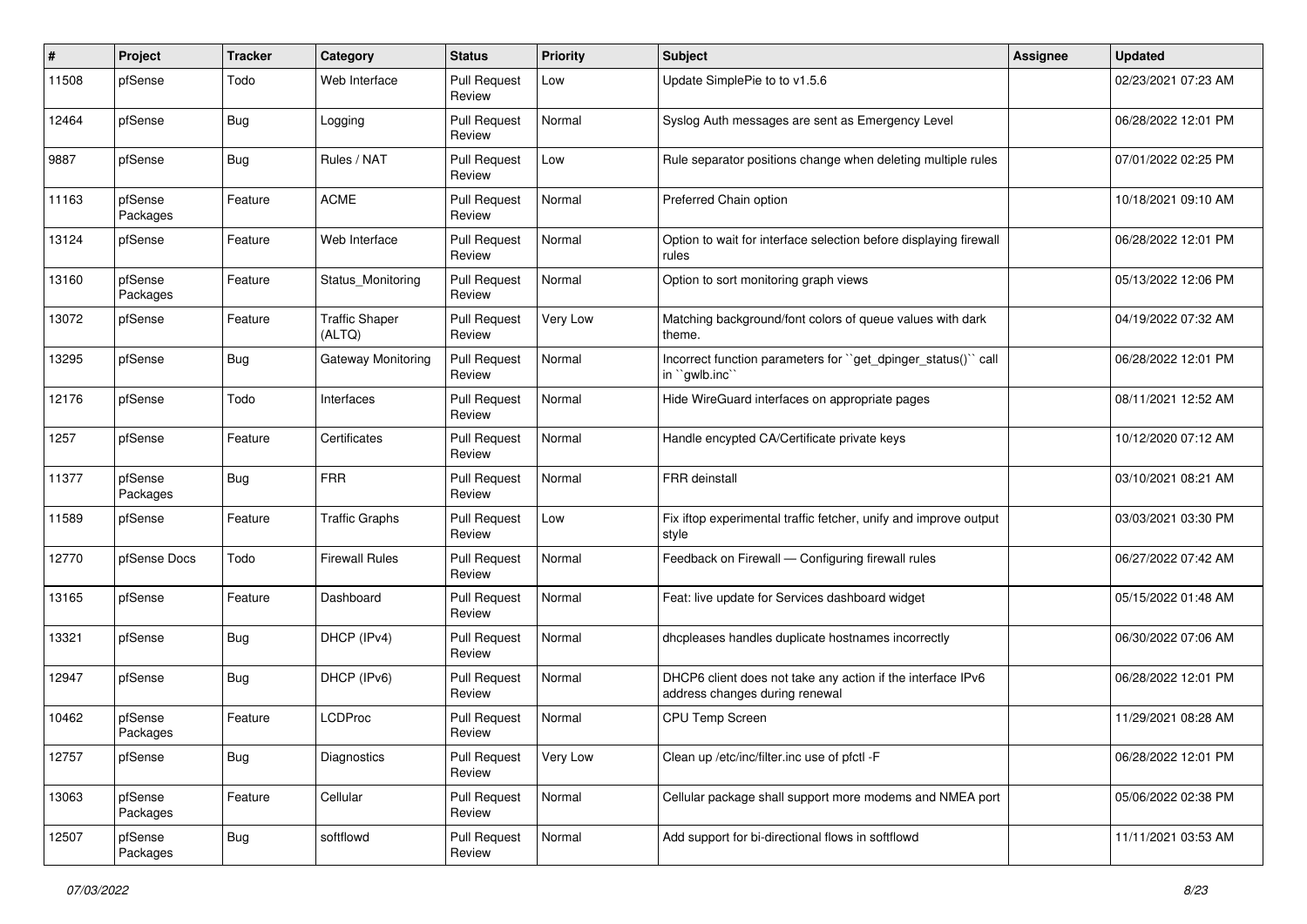| #     | Project             | <b>Tracker</b> | Category                        | <b>Status</b>                 | <b>Priority</b> | <b>Subject</b>                                                                                              | <b>Assignee</b>                | <b>Updated</b>      |
|-------|---------------------|----------------|---------------------------------|-------------------------------|-----------------|-------------------------------------------------------------------------------------------------------------|--------------------------------|---------------------|
| 13304 | pfSense             | Feature        | <b>Traffic Shaper</b><br>(ALTQ) | <b>Pull Request</b><br>Review | Normal          | Add Broadcom Netextreme II (bxe) to the altq capable check                                                  |                                | 06/28/2022 12:01 PM |
| 12979 | pfSense<br>Packages | Bug            | Snort                           | <b>Pull Request</b><br>Review | High            | Snort Rules Update Process Using Deprecated FreeBSD<br><b>Subdirectory Name</b>                             | <b>Bill Meeks</b>              | 03/24/2022 09:02 AM |
| 13214 | pfSense<br>Packages | <b>Bug</b>     | node exporter                   | <b>Pull Request</b><br>Review | Normal-package  | AttributeError: 'NoneType' object has no attribute 'text'                                                   | lan Grindley                   | 05/25/2022 08:20 AM |
| 13272 | pfSense             | Bug            | <b>Captive Portal</b>           | <b>Pull Request</b><br>Review | Very Low        | Voucher CSV output has leading space before voucher code                                                    | Jim Pingle                     | 06/28/2022 12:01 PM |
| 13245 | pfSense             | Feature        | Aliases / Tables                | <b>Pull Request</b><br>Review | Normal          | Type column on Alias lists                                                                                  | Jim Pingle                     | 06/28/2022 12:01 PM |
| 13258 | pfSense             | Bug            | Console Menu                    | <b>Pull Request</b><br>Review | Low             | secret menu option 100                                                                                      | Jim Pingle                     | 06/28/2022 12:01 PM |
| 13085 | pfSense             | Feature        | OpenVPN                         | <b>Pull Request</b><br>Review | Normal          | OpenVPN: expose NBDD servers in GUI + fix GUI bugs                                                          | Jim Pingle                     | 04/22/2022 11:09 AM |
| 11206 | pfSense<br>Packages | Feature        | <b>FRR</b>                      | <b>Pull Request</b><br>Review | Normal          | <b>FRR 7.5</b>                                                                                              | Jim Pingle                     | 01/08/2021 12:47 PM |
| 13303 | pfSense             | Bug            | Dynamic DNS                     | <b>Pull Request</b><br>Review | Normal          | DynDNS - DNSExit no longer working                                                                          | Koen Zomers                    | 06/28/2022 12:01 PM |
| 10904 | pfSense             | Feature        | <b>DHCP Relay</b>               | <b>Pull Request</b><br>Review | Normal          | Support vti interfaces in dhcrelay                                                                          | Luiz Souza                     | 10/12/2020 07:35 AM |
| 12494 | pfSense             | Feature        | Dynamic DNS                     | <b>Pull Request</b><br>Review | Normal          | DynDNS: make simultaneous update of IP and LegacyIP<br>possible                                             | <b>Lukas Wiest</b>             | 11/01/2021 08:52 AM |
| 12495 | pfSense             | Feature        | Dynamic DNS                     | <b>Pull Request</b><br>Review | Normal          | DynDNS: add deSEC IPv4&v6 simultaneos update                                                                | <b>Lukas Wiest</b>             | 11/01/2021 08:53 AM |
| 7996  | pfSense             | <b>Bug</b>     | Web Interface                   | <b>Pull Request</b><br>Review | Very Low        | Unnecessary link tag in login page                                                                          | Marcos<br>Mendoza              | 06/28/2022 12:01 PM |
| 13243 | pfSense             | <b>Bug</b>     | OpenVPN                         | <b>Pull Request</b><br>Review | Normal          | OpenVPN status for multi-user VPN shows info icon to<br>display RADIUS rules when there are none to display | Marcos<br>Mendoza              | 06/28/2022 12:01 PM |
| 13270 | pfSense Docs        | New Content    | OpenVPN                         | <b>Pull Request</b><br>Review | Normal          | OpenVPN client gateway is incorrect when the server does<br>not push routes                                 | Marcos<br>Mendoza              | 06/26/2022 12:54 PM |
| 13094 | pfSense             | Feature        | Packet Capture                  | <b>Pull Request</b><br>Review | Normal          | Allow packet capture filtering in tagged packets                                                            | Marcos<br>Mendoza              | 04/24/2022 06:06 PM |
| 12462 | pfSense<br>Packages | Feature        | Telegraf                        | <b>Pull Request</b><br>Review | Normal-package  | Telegraf: Add "devfs" to ignore fs                                                                          | Offstage Roller                | 10/18/2021 09:03 AM |
| 13298 | pfSense             | <b>Bug</b>     | Dynamic DNS                     | <b>Pull Request</b><br>Review | Normal          | Dynv6 does not check response code when updating                                                            | <b>Tiago Beling</b><br>d'Avila | 06/28/2022 12:01 PM |
| 11877 | pfSense             | <b>Bug</b>     | Web Interface                   | <b>Pull Request</b><br>Review | Very Low        | Labels and description dissapear in<br>firewall schedule edit.php                                           | Viktor Gurov                   | 06/28/2022 12:01 PM |
| 12720 | pfSense             | <b>Bug</b>     | Rules / NAT                     | Pull Request<br>Review        | Normal          | Hide the "tag" field on non-floating tabs                                                                   | Viktor Gurov                   | 01/24/2022 03:11 PM |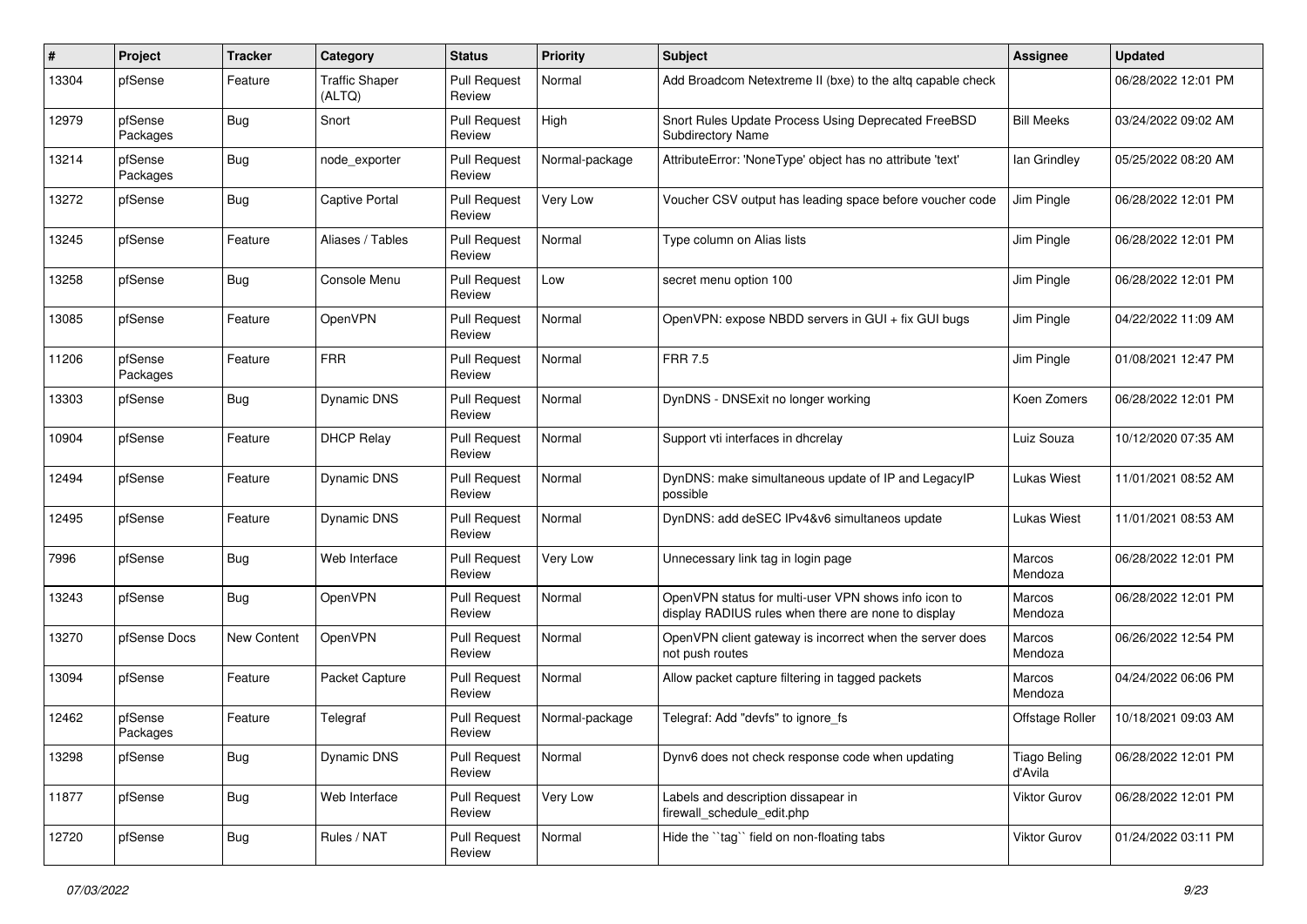| #     | Project             | <b>Tracker</b> | Category                            | <b>Status</b>                 | <b>Priority</b> | <b>Subject</b>                                                                                                                                 | <b>Assignee</b>     | <b>Updated</b>      |
|-------|---------------------|----------------|-------------------------------------|-------------------------------|-----------------|------------------------------------------------------------------------------------------------------------------------------------------------|---------------------|---------------------|
| 12431 | pfSense             | Todo           | Web Interface                       | <b>Pull Request</b><br>Review | Normal          | GUI pages should use "POST" for AJAX calls, not "GET"                                                                                          | Viktor Gurov        | 06/28/2022 12:01 PM |
| 12225 | pfSense             | Bug            | Authentication                      | <b>Pull Request</b><br>Review | Normal          | Group membership field is not needed for remote groups                                                                                         | Viktor Gurov        | 06/28/2022 12:01 PM |
| 13218 | pfSense             | <b>Bug</b>     | Interfaces                          | <b>Pull Request</b><br>Review | Normal          | GIF-based interface MTU is assigned to parent interface on<br>boot when parent interface is a LAGG                                             | Viktor Gurov        | 06/28/2022 12:01 PM |
| 11570 | pfSense             | Regression     | Gateways                            | <b>Pull Request</b><br>Review | Normal          | Gateway monitoring services is not always restarted on<br>interface events, which may prevent a WAN from recovering<br>back to an online state | Viktor Gurov        | 06/28/2022 12:01 PM |
| 12920 | pfSense             | <b>Bug</b>     | Gateway Monitoring                  | <b>Pull Request</b><br>Review | Normal          | Gateway behavior differs when the gateway does not exist in<br>config.xml                                                                      | Viktor Gurov        | 06/28/2022 12:01 PM |
| 12965 | pfSense<br>Packages | <b>Bug</b>     | <b>FRR</b>                          | <b>Pull Request</b><br>Review | Normal          | FRR BFD peer configuration is handled incorrectly in some<br>cases                                                                             | <b>Viktor Gurov</b> | 03/22/2022 08:04 AM |
| 12673 | pfSense             | <b>Bug</b>     | Dashboard                           | <b>Pull Request</b><br>Review | Normal          | Firewall Logs Widget fails to update at intervals below 5<br>seconds.                                                                          | Viktor Gurov        | 06/28/2022 12:01 PM |
| 12385 | pfSense             | <b>Bug</b>     | <b>Virtual IP Addresses</b>         | <b>Pull Request</b><br>Review | Normal          | deleteVIP() does not check 1:1 NAT and Outbound NAT rules                                                                                      | <b>Viktor Gurov</b> | 06/28/2022 12:01 PM |
| 2386  | pfSense             | Feature        | Interfaces                          | <b>Pull Request</b><br>Review | Normal          | Bridge member that is not an assigned interface                                                                                                | Viktor Gurov        | 12/02/2020 06:01 AM |
| 10502 | pfSense<br>Packages | Bug            | lldpd                               | In Progress                   | Normal          | LLDP spamming errors on Netgate XG-7100                                                                                                        |                     | 04/21/2022 12:39 PM |
| 13093 | pfSense             | <b>Bug</b>     | Authentication                      | In Progress                   | Normal          | LDAP authentication fails with extended query and RFC2307<br>group lookups enabled                                                             |                     | 07/03/2022 08:37 AM |
| 9370  | pfSense Docs        | Correction     | General                             | In Progress                   | Normal          | Update old screenshots                                                                                                                         | Jim Pingle          | 12/03/2021 09:55 AM |
| 8611  | pfSense             | <b>Bug</b>     | Interfaces                          | In Progress                   | Normal          | unable to receive IPv6 RA's on SG-1000, default route lost                                                                                     | Luiz Souza          | 02/01/2021 03:31 PM |
| 4405  | pfSense             | Feature        | <b>Traffic Shaper</b><br>(ALTQ)     | In Progress                   | Normal          | Traffic shaping doesn't work when applied to a bridge<br>interface                                                                             | Luiz Souza          | 02/09/2021 12:05 PM |
| 7389  | pfSense             | Bug            | <b>Traffic Shaper</b><br>(Limiters) | In Progress                   | Normal          | Limiter does not work with transparent proxy                                                                                                   | Luiz Souza          | 02/01/2021 03:31 PM |
| 12144 | pfSense             | Bug            | <b>Operating System</b>             | In Progress                   | Normal          | Bug in "df -t" filtering if two filesystems use the same<br>mountpoint                                                                         | Mateusz Guzik       | 09/10/2021 10:07 AM |
| 3132  | pfSense             | Bug            | Gateway Monitoring                  | In Progress                   | Normal          | Gateway events for IPv6 affect IPv4 services and vice versa                                                                                    | <b>Viktor Gurov</b> | 06/28/2022 12:01 PM |
| 12285 | pfSense<br>Packages | Feature        | Suricata                            | In Progress                   | Normal          | Add more EVE Logged Traffic protocols                                                                                                          | <b>Viktor Gurov</b> | 08/20/2021 08:22 AM |
| 1337  | pfSense             | Feature        | Interfaces                          | Assigned                      | Normal          | VLANs with different MAC address than parent interface                                                                                         |                     | 04/21/2022 12:39 PM |
| 7138  | pfSense             | <b>Bug</b>     | DHCP (IPv6)                         | Assigned                      | Normal          | Pfsense wide dhcpv6 client doesn't recognise ifid statement                                                                                    |                     | 04/21/2022 12:39 PM |
| 9094  | pfSense             | <b>Bug</b>     | Hardware / Drivers                  | Assigned                      | Normal          | MBT console settings are not forced to video console                                                                                           |                     | 11/07/2018 10:23 AM |
| 10297 | pfSense<br>Packages | Feature        | FreeRADIUS                          | Assigned                      | Normal          | IPv6 user attributes                                                                                                                           |                     | 04/21/2022 12:39 PM |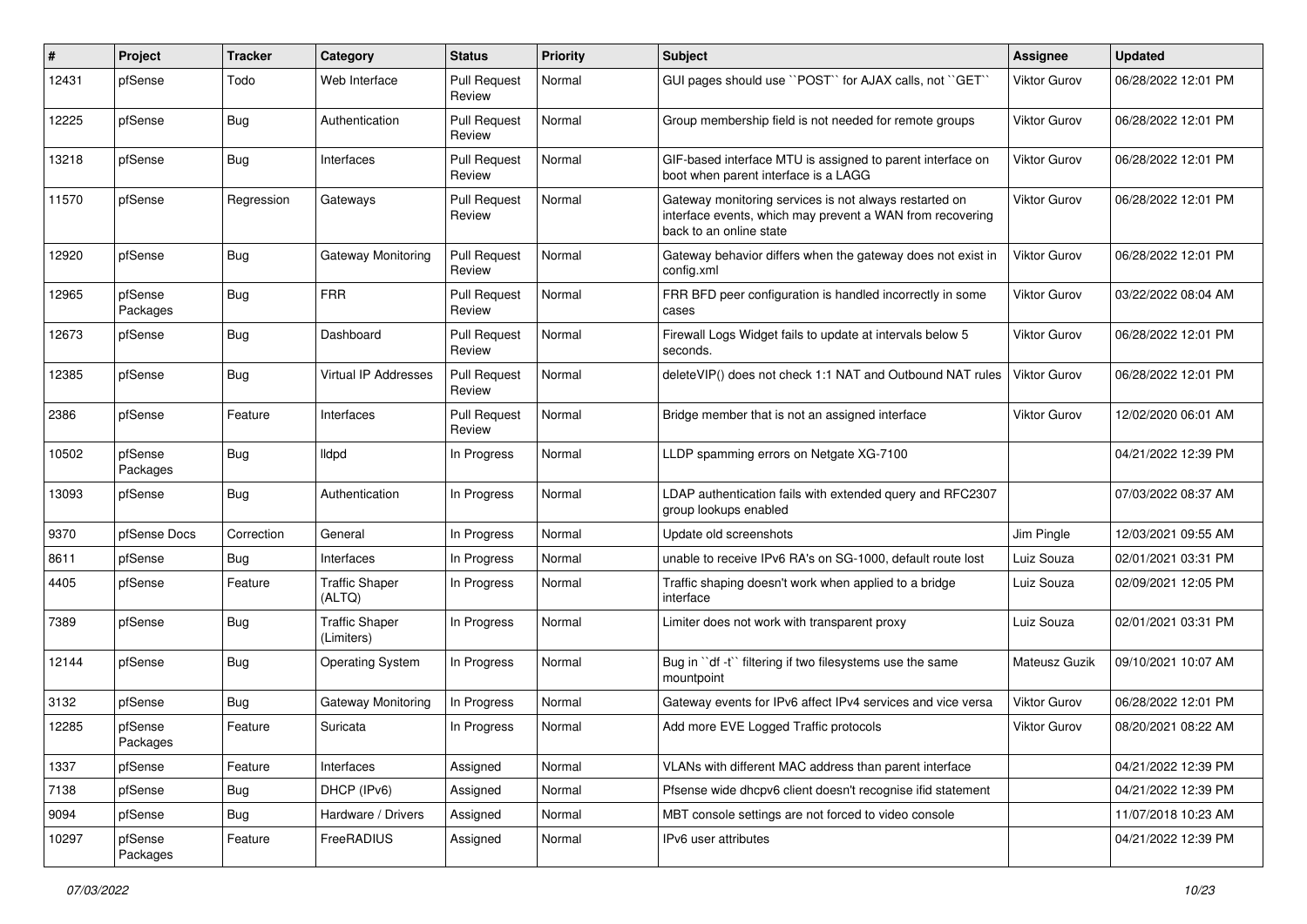| $\pmb{\#}$ | Project             | <b>Tracker</b> | Category                     | <b>Status</b> | <b>Priority</b> | <b>Subject</b>                                                                           | <b>Assignee</b>      | <b>Updated</b>      |
|------------|---------------------|----------------|------------------------------|---------------|-----------------|------------------------------------------------------------------------------------------|----------------------|---------------------|
| 4234       | pfSense             | Feature        | <b>IPsec</b>                 | Assigned      | Low             | allow for strict user <> cn validation of mobile ipsec users<br>when using rsa+xauth     |                      | 01/24/2017 06:11 AM |
| 7400       | pfSense             | <b>Bug</b>     | <b>Traffic Graphs</b>        | Assigned      | Normal          | Traffic Graphs show bad data on 2.3.3 1                                                  | <b>Jared Dillard</b> | 12/31/2021 05:47 PM |
| 7398       | pfSense             | Feature        | <b>Traffic Graphs</b>        | Assigned      | Normal          | Show average value of bandwidth in/out on Dashboard trafic<br>graph                      | <b>Jared Dillard</b> | 08/21/2019 08:56 AM |
| 4298       | pfSense             | <b>Bug</b>     | <b>SNMP</b>                  | Assigned      | Very Low        | Excessive errors from snmpd                                                              | Luiz Souza           | 09/13/2020 08:21 AM |
| 13215      | pfSense             | <b>Bug</b>     | Captive Portal               | Assigned      | Normal          | Allowed MAC/IP/Hostname traffic counts for authorized users                              | Reid Linnemann       | 05/31/2022 05:31 PM |
| 11836      | pfSense<br>Packages | Bug            | <b>FRR</b>                   | Assigned      | Normal          | FRR ACCEPTFILTER unstable                                                                | <b>Viktor Gurov</b>  | 02/14/2022 07:20 AM |
| 11054      | pfSense<br>Packages | <b>Bug</b>     | FreeRADIUS                   | Assigned      | Normal          | Check Client Certificate CN not working as described                                     | <b>Viktor Gurov</b>  | 12/14/2021 07:22 AM |
| 12101      | pfSense<br>Packages | Bug            | arpwatch                     | Assigned      | Normal          | ArpWatch Suppression Mac for "flip-flop" not suppressing                                 | <b>Viktor Gurov</b>  | 10/09/2021 07:19 PM |
| 1186       | pfSense             | <b>Bug</b>     | <b>RRD Graphs</b>            | Confirmed     | Normal          | When in pure routing mode the rrd graphs are blank                                       |                      | 09/16/2015 04:31 PM |
| 4345       | pfSense             | <b>Bug</b>     | <b>Operating System</b>      | Confirmed     | Normal          | Traffic Shaping doesn't work with Xen netfront driver                                    |                      | 12/31/2021 05:30 PM |
| 5791       | pfSense             | <b>Bug</b>     | Rules / NAT                  | Confirmed     | Normal          | tftp-proxy functionality is easilly broken by unrelated rules                            |                      | 07/10/2016 12:24 AM |
| 12956      | pfSense<br>Packages | Bug            | Suricata                     | Confirmed     | Normal          | suricata fails to use pcre in SID management (e.g.<br>dropsid.conf)                      |                      | 04/05/2022 12:52 PM |
| 2234       | pfSense             | <b>Bug</b>     | Web Interface                | Confirmed     | Low             | Status: Traffic Graph - only shows interface's subnet                                    |                      | 01/15/2022 08:33 PM |
| 1813       | pfSense             | <b>Bug</b>     | Rules / NAT                  | Confirmed     | Normal          | Static routes on WAN interfaces overridden by route-to for<br>firewall-initiated traffic |                      | 11/09/2016 02:06 PM |
| 3796       | pfSense             | Bug            | Diagnostics                  | Confirmed     | Normal          | States summary fails and is very slow with large state tables                            |                      | 12/11/2021 08:03 PM |
| 4500       | pfSense             | <b>Bug</b>     | UPnP/NAT-PMP                 | Confirmed     | Normal          | Some miniupnp port mappings are not displayed in the Status<br>page                      |                      | 04/25/2022 12:49 PM |
| 4428       | pfSense             | <b>Bug</b>     | Interfaces                   | Confirmed     | Normal          | Setting media option on em(4) leads to infinite link cycling                             |                      | 07/06/2016 12:45 AM |
| 6605       | pfSense             | <b>Bug</b>     | Interfaces                   | Confirmed     | Normal          | rc.linkup logic issues with actions taken                                                |                      | 07/12/2016 07:46 PM |
| 4154       | pfSense             | <b>Bug</b>     | User Manager /<br>Privileges | Confirmed     | Normal          | RADIUS authentication not working over IPv6                                              |                      | 04/21/2022 12:39 PM |
| 6255       | pfSense             | <b>Bug</b>     | <b>PPP</b> Interfaces        | Confirmed     | Low             | PPP Country/Provider/Plan configuration not saved                                        |                      | 04/25/2016 07:15 PM |
| 6430       | pfSense             | <b>Bug</b>     | <b>DNS Resolver</b>          | Confirmed     | Low             | pfsense should sanity-check hostnames when copying from<br>dhcpd.leases to /etc/hosts    |                      | 08/13/2019 01:23 PM |
| 13154      | pfSense<br>Packages | Bug            | pfBlockerNG                  | Confirmed     | Normal          | pfBlocker causing excessive CPU load                                                     |                      | 06/28/2022 01:14 PM |
| 5075       | pfSense             | <b>Bug</b>     | Rules / NAT                  | Confirmed     | Normal          | pf errors that don't return a line number on first line don't file<br>notice             |                      | 09/01/2015 06:42 PM |
| 5469       | pfSense             | <b>Bug</b>     | Package System               | Confirmed     | Low             | package dtd XSD schema is a piece of pathetic, useless,<br>unmaintained junk             |                      | 11/22/2015 06:26 AM |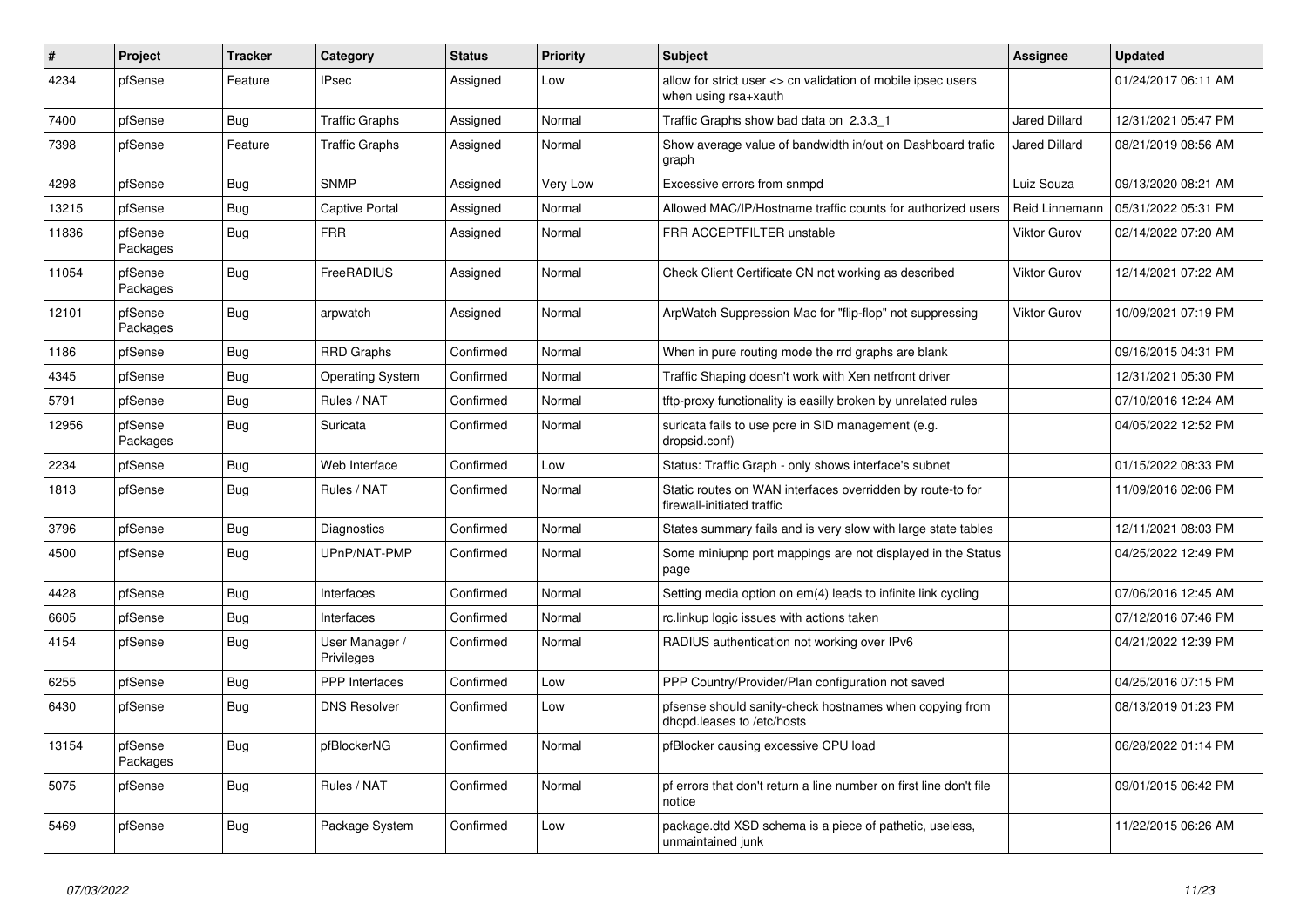| #     | Project             | <b>Tracker</b> | Category                            | <b>Status</b> | Priority | Subject                                                                                                 | <b>Assignee</b> | <b>Updated</b>      |
|-------|---------------------|----------------|-------------------------------------|---------------|----------|---------------------------------------------------------------------------------------------------------|-----------------|---------------------|
| 7954  | pfSense<br>Packages | Bug            | Squid                               | Confirmed     | Normal   | Package upgrade/reinstall gets stuck on deinstall if the<br>package-provided service is not running     |                 | 10/18/2017 12:04 PM |
| 3889  | pfSense             | <b>Bug</b>     | <b>XML Parser</b>                   | Confirmed     | Low      | Non relevant changes in config.xml                                                                      |                 | 08/13/2019 12:23 PM |
| 2042  | pfSense             | <b>Bug</b>     | <b>NAT Reflection</b>               | Confirmed     | Low      | NAT reflection doesn't apply to self-initiated traffic                                                  |                 | 01/21/2021 10:38 PM |
| 6055  | pfSense             | <b>Bug</b>     | Package System                      | Confirmed     | Low      | Menu items may remain from packages no longer installed                                                 |                 | 06/18/2021 08:46 PM |
| 8502  | pfSense             | <b>Bug</b>     | Web Interface                       | Confirmed     | Low      | main (top) menu items do not drop down in some cases                                                    |                 | 07/06/2020 02:39 PM |
| 1848  | pfSense             | <b>Bug</b>     | <b>Traffic Shaper</b><br>(Limiters) | Confirmed     | Normal   | Limiters after policy routing has taken place do not behave<br>correctly                                |                 | 10/25/2014 09:18 PM |
| 3962  | pfSense<br>Packages | <b>Bug</b>     | ladvd                               | Confirmed     | Normal   | LADVD interface handling issues with lagg and bridge                                                    |                 | 12/05/2016 01:59 PM |
| 6011  | pfSense             | Bug            | Web Interface                       | Confirmed     | Low      | IPv6 link local fails HTTP REFERER check                                                                |                 | 09/04/2016 09:57 AM |
| 6370  | pfSense             | <b>Bug</b>     | IPsec                               | Confirmed     | Normal   | IPSEC bound to WAN gateway group and Dynamic DNS<br>doesn't to fail back tunnel to WAN on DDNS update   |                 | 08/31/2021 07:38 AM |
| 4474  | pfSense             | <b>Bug</b>     | Package System                      | Confirmed     | Normal   | IP address change triggers reload of all packages                                                       |                 | 02/13/2017 07:21 AM |
| 12821 | pfSense             | Regression     | Hardware / Drivers                  | Confirmed     | Normal   | Intel e1000 driver (em & igb) cannot pass VLAN0 tagged<br>packets                                       |                 | 07/02/2022 09:01 PM |
| 5413  | pfSense             | <b>Bug</b>     | <b>DNS Resolver</b>                 | Confirmed     | High     | Incorrect Handling of Unbound Resolver [service restarts,<br>cache loss, DNS service interruption]      |                 | 06/19/2022 11:11 PM |
| 5091  | pfSense             | <b>Bug</b>     | Rules / NAT                         | Confirmed     | Very Low | In rule creation destination ports fields (from and to) are too<br>small to read ports aliases names    |                 | 01/07/2020 07:48 AM |
| 5887  | pfSense             | <b>Bug</b>     | Interfaces                          | Confirmed     | Normal   | hardware_offloading_applyflags sets/unsets most values<br>when already set correctly                    |                 | 07/06/2016 03:31 PM |
| 11992 | pfSense             | <b>Bug</b>     | Virtual IP Addresses                | Confirmed     | High     | GRE Tunnel - Does not work with a virtual IP as endpoint                                                |                 | 06/04/2021 01:16 AM |
| 5658  | pfSense             | <b>Bug</b>     | Captive Portal                      | Confirmed     | Low      | Files with the same name cannot be uploaded to multiple<br>captive portal zones                         |                 | 12/18/2015 07:19 PM |
| 6493  | pfSense             | <b>Bug</b>     | Web Interface                       | Confirmed     | Normal   | Dynamic DNS clients slow page load                                                                      |                 | 06/17/2016 03:43 AM |
| 4061  | pfSense             | <b>Bug</b>     | DHCP (IPv4)                         | Confirmed     | Normal   | dhcpd doesn't send client-hostname to peer, breaking DHCP<br>lease registrations w/HA                   |                 | 02/24/2017 08:58 PM |
| 6362  | pfSense             | <b>Bug</b>     | DHCP (IPv4)                         | Confirmed     | Normal   | DHCP Client ID not used                                                                                 |                 | 07/09/2021 06:30 AM |
| 9384  | pfSense             | <b>Bug</b>     | Interfaces                          | Confirmed     | Normal   | devd putting "\$" before variable contents when using single<br>quotes                                  |                 | 04/21/2022 12:39 PM |
| 6614  | pfSense             | <b>Bug</b>     | Web Interface                       | Confirmed     | Normal   | Dashboard high CPU usage                                                                                |                 | 07/14/2016 03:04 PM |
| 4845  | pfSense             | Bug            | CARP                                | Confirmed     | High     | CARP preemption doesn't switch to backup where<br>connectivity between systems is lost but not NIC link |                 | 07/28/2015 07:55 AM |
| 7553  | pfSense             | <b>Bug</b>     | Captive Portal                      | Confirmed     | Very Low | Captive portal on a parent interface blocks traffic on VLAN<br>interfaces too                           |                 | 08/19/2018 03:15 PM |
| 6580  | pfSense             | <b>Bug</b>     | <b>Operating System</b>             | Confirmed     | Normal   | Bridge with down member interface sends ICMP<br>unreachables where it shouldn't                         |                 | 07/05/2016 05:40 PM |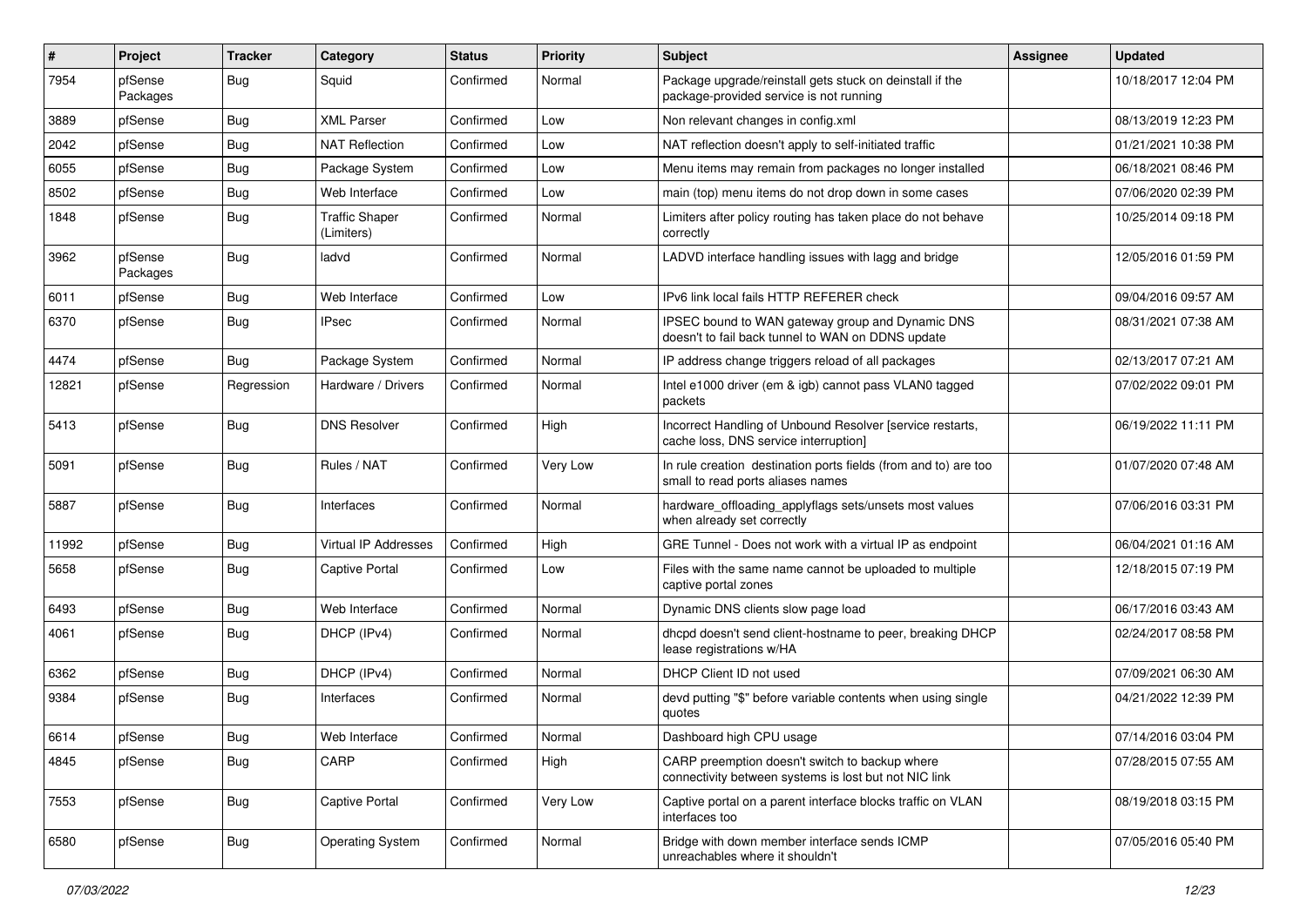| $\sharp$ | Project             | <b>Tracker</b> | Category                            | <b>Status</b> | <b>Priority</b> | Subject                                                                                                                              | <b>Assignee</b>        | <b>Updated</b>      |
|----------|---------------------|----------------|-------------------------------------|---------------|-----------------|--------------------------------------------------------------------------------------------------------------------------------------|------------------------|---------------------|
| 6517     | pfSense             | <b>Bug</b>     | IPsec                               | Confirmed     | Normal          | Adding mobile IPsec phase 2 entries requires restart of<br>strongswan                                                                |                        | 06/21/2016 11:04 PM |
| 12796    | pfSense             | <b>Bug</b>     | Upgrade                             | Confirmed     | Normal          | 2.5.2 -> 2.6.0 upgrade segfaults if certain packages are<br>installed.                                                               |                        | 05/24/2022 07:43 AM |
| 6167     | pfSense             | <b>Bug</b>     | <b>IPsec</b>                        | Confirmed     | Normal          | IPsec IPComp not working                                                                                                             | George<br>Neville-Neil | 09/22/2020 06:07 PM |
| 6624     | pfSense             | <b>Bug</b>     | <b>IPsec</b>                        | Confirmed     | Normal          | changes in IPsec config should down the connection                                                                                   | Jim Pingle             | 08/02/2021 12:08 PM |
| 6220     | pfSense             | <b>Bug</b>     | <b>Operating System</b>             | Confirmed     | Normal          | state mismatch with host-initiated traffic matching binat to IP<br>not locally assigned                                              | Luiz Souza             | 06/08/2016 09:23 AM |
| 3824     | pfSense             | <b>Bug</b>     | <b>Traffic Shaper</b><br>(Limiters) | Confirmed     | Normal          | Limiters on bridge break traffic outside locally-configured IP<br>subnets                                                            | Luiz Souza             | 11/03/2016 07:16 PM |
| 6333     | pfSense             | <b>Bug</b>     | Gateway Monitoring                  | Confirmed     | Normal          | Bootup starts/restarts dpinger multiple times                                                                                        | Luiz Souza             | 11/16/2020 01:11 PM |
| 4406     | pfSense             | <b>Bug</b>     | <b>Operating System</b>             | Confirmed     | Normal          | ALTQ problems with wireless cloned interfaces                                                                                        | Luiz Souza             | 11/19/2015 12:06 AM |
| 9349     | pfSense             | Bug            | IPsec                               | Confirmed     | Normal          | IPSec service start/stop/restart fails after settings change                                                                         | Markus<br>Stockhausen  | 10/30/2020 01:33 PM |
| 13226    | pfSense             | <b>Bug</b>     | Captive Portal                      | Confirmed     | Normal          | Captive Portal doesn't disconnect established OpenVPN link                                                                           | Reid Linnemann         | 05/30/2022 10:38 AM |
| 9296     | pfSense             | <b>Bug</b>     | Aliases / Tables                    | Confirmed     | Low             | Alias content is sometimes incomplete when mixing FQDN<br>and IP address                                                             | Reid Linnemann         | 06/18/2022 03:12 PM |
| 12767    | pfSense<br>Packages | Bug            | Avahi                               | New           | Normal          | Package radavahi-daemon does does not exist in current<br>pfSense version and it has been removed" message on<br>pfSense 2.7 restore |                        | 02/07/2022 11:28 AM |
| 13253    | pfSense             | <b>Bug</b>     | DHCP (IPv6)                         | <b>New</b>    | Normal          | 'dhcp6c'' is not restarted when applying settings when<br>multiple WANs are configured for DHCP6                                     |                        | 06/28/2022 12:01 PM |
| 12520    | pfSense<br>Packages | Feature        | Squid                               | <b>New</b>    | High            | [Squid] - Allow or Deny Mappings from IP/Host/GeoIP<br>sources                                                                       |                        | 11/12/2021 02:13 PM |
| 8146     | pfSense<br>Packages | Feature        | <b>BIND</b>                         | <b>New</b>    | Normal          | Zone Domain Records more powerfull for BIND Zones                                                                                    |                        | 08/13/2019 09:39 AM |
| 12367    | pfSense             | Todo           | Installer                           | New           | Normal          | ZFS: Do not show memstick disk on target list                                                                                        |                        | 09/13/2021 07:37 AM |
| 7974     | pfSense             | Feature        | Dashboard                           | <b>New</b>    | Normal          | <b>ZFS RAID Monitor Not available</b>                                                                                                |                        | 08/20/2019 01:34 PM |
| 7541     | pfSense             | Feature        | Installer                           | <b>New</b>    | Normal          | ZFS Install, add hot spare option                                                                                                    |                        | 08/14/2019 09:32 AM |
| 7812     | pfSense             | Feature        | Web Interface                       | <b>New</b>    | Normal          | ZFS handling of autopreplace                                                                                                         |                        | 08/13/2019 03:53 PM |
| 9226     | pfSense             | Feature        | Web Interface                       | <b>New</b>    | Normal          | zfs GUI functionality - alerts                                                                                                       |                        | 12/31/2020 02:50 PM |
| 12130    | pfSense<br>Packages | <b>Bug</b>     | Zeek                                | New           | Normal          | Zeek fails to start                                                                                                                  |                        | 07/15/2021 02:00 AM |
| 12009    | pfSense<br>Packages | <b>Bug</b>     | Zabbix                              | New           | Normal          | Zabbix Agent starts twice by /etc/rc.start_packages                                                                                  |                        | 06/08/2021 01:35 AM |
| 13128    | pfSense<br>Packages | <b>Bug</b>     | Zabbix                              | New           | Normal          | Zabbix Agent 6: HA Server Setup                                                                                                      |                        | 05/05/2022 01:55 AM |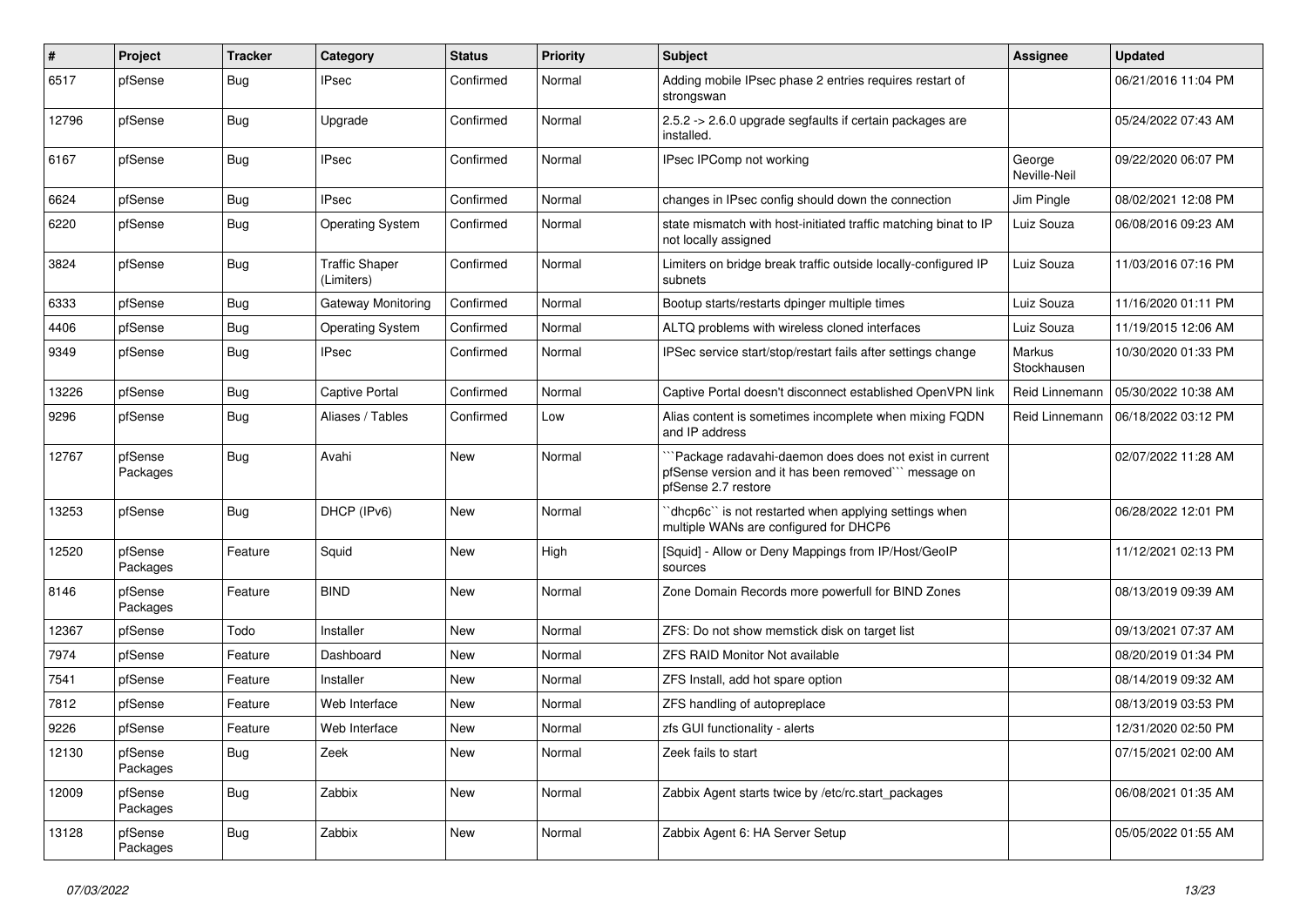| $\vert$ # | Project             | <b>Tracker</b> | Category                 | <b>Status</b> | Priority | Subject                                                                                                              | Assignee | <b>Updated</b>      |
|-----------|---------------------|----------------|--------------------------|---------------|----------|----------------------------------------------------------------------------------------------------------------------|----------|---------------------|
| 11974     | pfSense             | Feature        | <b>XMLRPC</b>            | New           | Normal   | XMLRPC synchronization for igmmproxy settings                                                                        |          | 05/29/2021 03:58 PM |
| 8170      | pfSense             | Feature        | <b>XMLRPC</b>            | New           | Normal   | XMLRPC Sync deletes entires on remote System                                                                         |          | 08/21/2019 10:42 AM |
| 10731     | pfSense             | Feature        | <b>XMLRPC</b>            | New           | Very Low | XML-sync primary/secondary config flag                                                                               |          | 07/06/2020 03:52 PM |
| 11953     | pfSense             | <b>Bug</b>     | <b>IGMP Proxy</b>        | <b>New</b>    | Normal   | XG-1541 crashes when igmpproxy is enabled and network<br>interfaces status change                                    |          | 05/24/2021 04:55 PM |
| 13141     | pfSense<br>Packages | <b>Bug</b>     | squidguard               | <b>New</b>    | Normal   | wrong page squidguard block                                                                                          |          | 05/09/2022 05:33 PM |
| 8566      | pfSense             | <b>Bug</b>     | CARP                     | <b>New</b>    | Normal   | Wrong IPv6 source in NS request in case using of IPv6 alias                                                          |          | 06/12/2018 01:26 PM |
| 12812     | pfSense<br>Packages | Feature        | arpwatch                 | New           | Normal   | Would it be helpful if the FreeBSD net-mgmt/arpwatch port<br>had an option to use mail/dma for mail delivery?        |          | 02/16/2022 06:09 PM |
| 13016     | pfSense Docs        | New Content    | Virtualization           | New           | Normal   | Workaround for bandwith issues since 2.6 when installed in<br>Hyper-V                                                |          | 04/01/2022 01:06 PM |
| 7986      | pfSense             | <b>Bug</b>     | Wireless                 | <b>New</b>    | Normal   | WLAN card no longer properly initialized under 2.4.0                                                                 |          | 06/19/2020 08:08 AM |
| 7367      | pfSense<br>Packages | Feature        | Squid                    | New           | Normal   | Wizard for Squid                                                                                                     |          | 03/14/2017 01:59 PM |
| 8464      | pfSense             | <b>Bug</b>     | Wireless                 | New           | Very Low | Wireless USB card does not connect to WiFi automatically<br>after reboot/halt                                        |          | 06/19/2020 03:44 AM |
| 11302     | pfSense             | Feature        | WireGuard                | New           | Normal   | WireGuard XMLRPC sync                                                                                                |          | 03/19/2021 10:59 AM |
| 13328     | pfSense Plus        | <b>Bug</b>     | Gateways                 | <b>New</b>    | Normal   | Wireguard Site-to-Site broken after upgrade to 22.05                                                                 |          | 07/03/2022 02:58 AM |
| 11604     | pfSense             | Feature        | WireGuard                | New           | Normal   | WireGuard Dynamic Listen Port Randomization                                                                          |          | 03/19/2021 10:59 AM |
| 12178     | pfSense<br>Packages | Bug            | WireGuard                | New           | Low      | WireGuard always shows 'Configuring WireGuard<br>tunnelsdone.' message on boot                                       |          | 07/30/2021 06:58 AM |
| 12121     | pfSense             | Feature        | OpenVPN                  | <b>New</b>    | Normal   | Wider "local network(s)" fields in OpenVPN server<br>configuration                                                   |          | 07/19/2021 07:37 AM |
| 9626      | pfSense             | <b>Bug</b>     | Web Interface            | <b>New</b>    | Normal   | When deny write permission is assigned to a user, there is no<br>error feedback if the user tries to write something |          | 06/25/2022 05:41 PM |
| 3771      | pfSense             | <b>Bug</b>     | DHCP (IPv4)              | New           | Normal   | Webinterface and dhcpdcrashes with 500+ static leases                                                                |          | 08/21/2019 09:26 AM |
| 8419      | pfSense             | Bug            | Web Interface            | New           | Normal   | webgui, when menubar is fixed to the top of the screen, the<br>last items of long menus cannot be seen/used.         |          | 07/19/2018 03:10 PM |
| 10732     | pfSense             | Feature        | <b>High Availability</b> | New           | Very Low | Warning banner for secondary HA node                                                                                 |          | 12/23/2021 03:34 AM |
| 8036      | pfSense             | Feature        | <b>IPsec</b>             | New           | Normal   | Want to run multiple Mobile Client IKEv2 server instances                                                            |          | 08/14/2019 09:31 AM |
| 12764     | pfSense             | Bug            | Gateways                 | New           | Normal   | VTI gateway status is pending after assigning the VTI<br>interface                                                   |          | 02/07/2022 05:41 AM |
| 13220     | pfSense             | Feature        | Captive Portal           | New           | Very Low | Voucher per-roll bandwidth restrictions and traffic quotas                                                           |          | 05/26/2022 08:16 AM |
| 12070     | pfSense             | <b>Bug</b>     | DHCP (IPv4)              | New           | Low      | VLAN0 for WAN DHCP                                                                                                   |          | 12/23/2021 04:31 PM |
| 6977      | pfSense             | <b>Bug</b>     | Interfaces               | New           | Normal   | VLAN traffic is erroneously counted as underlying iface<br>(untagged) traffic                                        |          | 08/13/2019 02:56 PM |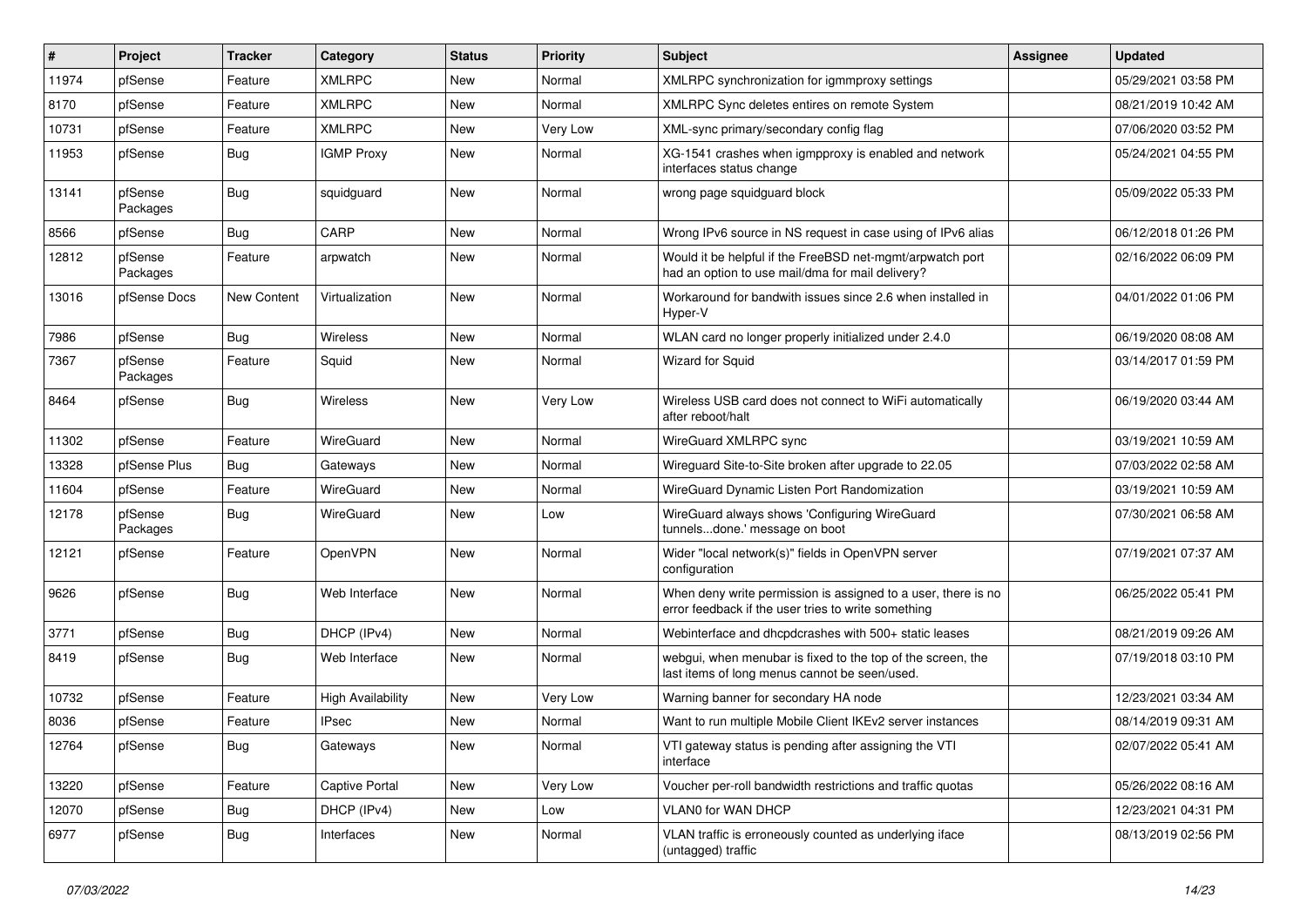| #     | Project             | <b>Tracker</b> | Category                 | <b>Status</b> | <b>Priority</b> | <b>Subject</b>                                                                                                                                         | Assignee | <b>Updated</b>      |
|-------|---------------------|----------------|--------------------------|---------------|-----------------|--------------------------------------------------------------------------------------------------------------------------------------------------------|----------|---------------------|
| 8089  | pfSense             | <b>Bug</b>     | Interfaces               | <b>New</b>    | High            | VLAN page breaks after config restore to new hardware.                                                                                                 |          | 11/21/2017 01:38 PM |
| 9453  | pfSense             | <b>Bug</b>     | <b>LAGG Interfaces</b>   | <b>New</b>    | Normal          | VLAN Interfaces on LAGG get orphaned at boot                                                                                                           |          | 08/21/2019 11:16 AM |
| 10446 | pfSense             | Feature        | Rules / NAT              | New           | Very Low        | VIP address is not shown in firewall rules                                                                                                             |          | 06/09/2022 02:07 PM |
| 12960 | pfSense             | <b>Bug</b>     | Installer                | New           | Normal          | VGA installer image defaults to serial console, serial console<br>is default in GUI settings                                                           |          | 06/28/2022 12:01 PM |
| 13327 | pfSense             | Bug            | <b>OpenVPN</b>           | <b>New</b>    | Normal          | Valid OpenVPN client connections rejected due to extraneous<br>output to ovpn auth verify                                                              |          | 07/01/2022 06:12 PM |
| 10791 | pfSense<br>Packages | Bug            | PIMD                     | <b>New</b>    | Normal          | Valid (vlan)interfaces do not get vif reporting "Invalid phyint<br>address"                                                                            |          | 10/06/2020 09:20 AM |
| 8385  | pfSense             | Feature        | Rules / NAT              | New           | Normal          | Utilize IP addresses from successfully authenticated<br>OpenVPN endpoints to Update Firewall Rules                                                     |          | 07/19/2018 03:07 PM |
| 7734  | pfSense             | Bug            | DHCP (IPv6)              | New           | Normal          | Using opton ia pd0 does not renew prefix and prefix get<br>dropped                                                                                     |          | 07/31/2017 03:46 AM |
| 6799  | pfSense             | <b>Bug</b>     | Rules / NAT              | New           | Normal          | Using NOT (!) with interface subnet macros results<br>unexpected traffic passing when multiple subnets are<br>included in the macro (i.e. VIP subnets) |          | 02/07/2022 02:18 PM |
| 11503 | pfSense             | <b>Bug</b>     | <b>OpenVPN</b>           | <b>New</b>    | Normal          | Using multiple authentication backends on an OpenVPN<br>server fails                                                                                   |          | 02/23/2021 12:23 PM |
| 8567  | pfSense             | <b>Bug</b>     | CARP                     | <b>New</b>    | Normal          | Using IPv6 VIP alias for services may affect CARP IPv6 VIP<br>work                                                                                     |          | 06/12/2018 01:26 PM |
| 8076  | pfSense             | <b>Bug</b>     | Backup / Restore         | New           | Normal          | User can easily apply an unusable interface configuration<br>after restore                                                                             |          | 08/14/2019 10:52 AM |
| 8775  | pfSense             | Feature        | Authentication           | <b>New</b>    | Very Low        | Use SRV record for LDAP Authentication                                                                                                                 |          | 05/06/2020 07:49 AM |
| 5902  | pfSense             | Todo           | Configuration<br>Backend | <b>New</b>    | Normal          | Use a common place for default values                                                                                                                  |          | 08/13/2019 12:53 PM |
| 12458 | pfSense             | Feature        | Authentication           | New           | Normal          | Use "unixHomeDirectory" instead of "homeDirectory" when<br>LDAP authentication server is Active Directory                                              |          | 10/15/2021 08:18 AM |
| 11375 | pfSense<br>Packages | Bug            | apcupsd                  | New           | Normal          | UPS Type <blank> for USB APC</blank>                                                                                                                   |          | 02/26/2021 11:10 AM |
| 12797 | pfSense             | <b>Bug</b>     | UPnP/NAT-PMP             | <b>New</b>    | Normal          | UPnP+STUN forms invalid outbound NAT rules using the<br>external address discovered from STUN                                                          |          | 02/15/2022 01:01 PM |
| 8325  | pfSense             | Bug            | UPnP/NAT-PMP             | <b>New</b>    | Normal          | UPnP not available for pppoe-Clients                                                                                                                   |          | 11/15/2020 10:33 AM |
| 4265  | pfSense             | Feature        | UPnP/NAT-PMP             | <b>New</b>    | Normal          | UPNP allow use of alias and schedule                                                                                                                   |          | 08/20/2019 02:57 PM |
| 6332  | pfSense             | Todo           | Web Interface            | <b>New</b>    | Normal          | Upgrade encryption options to cover current range of<br>recommendations                                                                                |          | 08/13/2019 02:34 PM |
| 12260 | pfSense<br>Packages | <b>Bug</b>     | ntop                     | New           | Normal          | Update popup and version missmatch?                                                                                                                    |          | 01/08/2022 05:53 AM |
| 11622 | pfSense Docs        | Todo           | <b>IPsec</b>             | New           | Normal          | Update pfSense VPC VPN Configuration Wizard docs                                                                                                       |          | 03/04/2021 09:36 AM |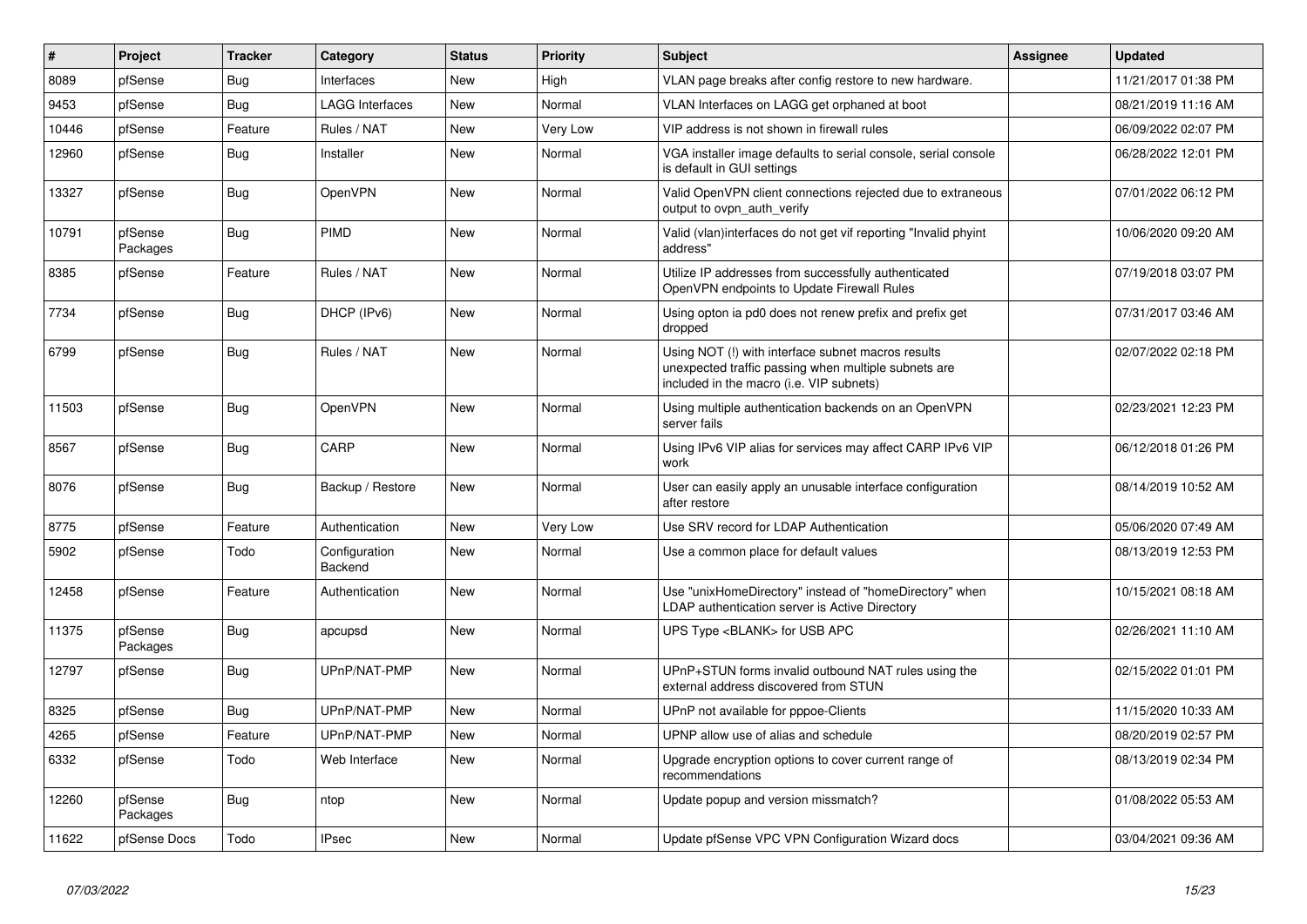| #     | Project             | <b>Tracker</b> | Category                        | <b>Status</b> | <b>Priority</b> | Subject                                                                                                                          | Assignee | <b>Updated</b>      |
|-------|---------------------|----------------|---------------------------------|---------------|-----------------|----------------------------------------------------------------------------------------------------------------------------------|----------|---------------------|
| 12806 | pfSense<br>Packages | Todo           | node_exporter                   | New           | Normal          | Update node exporter to 1.3.1                                                                                                    |          | 02/15/2022 05:26 PM |
| 6029  | pfSense             | Bug            | <b>XML Parser</b>               | New           | Normal          | Unhelpful error messages in xmlparse*.inc and generally                                                                          |          | 08/13/2019 12:52 PM |
| 9140  | pfSense             | <b>Bug</b>     | Logging                         | New           | Very Low        | Unexpected rule can be displayed when looking up filter log<br>entry with multiple matching rules                                |          | 08/19/2019 02:56 PM |
| 8095  | pfSense             | Bug            | Translations                    | <b>New</b>    | Normal          | Unescaped simple quotes break JavaScript features when the<br>French translation is enabled                                      |          | 08/21/2019 09:06 AM |
| 12648 | pfSense             | Bug            | Captive Portal                  | <b>New</b>    | Normal          | Undocumented variables 'listenporthttp' and 'listenporthttps'                                                                    |          | 12/28/2021 10:44 AM |
| 9436  | pfSense             | Feature        | <b>DNS Resolver</b>             | New           | Normal          | Unbound: enable dnstap support                                                                                                   |          | 03/27/2019 07:54 PM |
| 9037  | pfSense             | <b>Bug</b>     | <b>DNS Resolver</b>             | <b>New</b>    | Normal          | Unbound not logging to syslog after reboot                                                                                       |          | 10/12/2018 05:09 AM |
| 9999  | pfSense<br>Packages | Bug            | pfBlockerNG                     | New           | Normal          | unbound fatal error if System Domain in DNSBL and System<br>Domain Local Zone Type is Redirect                                   |          | 12/25/2019 08:10 AM |
| 10833 | pfSense             | <b>Bug</b>     | Configuration<br>Backend        | <b>New</b>    | Normal          | unbound exits on configuration error when link status flaps on<br>LAN interface                                                  |          | 08/13/2020 11:53 PM |
| 10342 | pfSense             | <b>Bug</b>     | <b>DNS Resolver</b>             | New           | Normal          | Unbound domain overrides stop resolving periodically. They<br>only resume after the service has been restarted.                  |          | 03/13/2020 10:35 AM |
| 10624 | pfSense             | <b>Bug</b>     | <b>DNS Resolver</b>             | <b>New</b>    | Normal          | Unbound configuration memory leak with python module $+$<br>register DHCP leases active                                          |          | 02/26/2021 10:27 AM |
| 7152  | pfSense             | <b>Bug</b>     | <b>DNS Resolver</b>             | New           | Normal          | Unbound / DNS Resolver issue if "Register DHCP static<br>mappings in the DNS Resolver" set before wildcard DNS<br>custom options |          | 12/18/2021 04:59 PM |
| 11619 | pfSense             | Bug            | Upgrade                         | New           | Normal          | Unable to upgrade 2.4.4-p3 to 2.5/21.02-p1                                                                                       |          | 08/15/2021 10:00 AM |
| 9568  | pfSense<br>Packages | <b>Bug</b>     | Squid                           | New           | Normal          | UFSSwapDir::openLog: Failed to open swap log.                                                                                    |          | 05/29/2019 09:18 PM |
| 10818 | pfSense<br>Packages | Feature        | New Package<br>Request          | <b>New</b>    | Normal          | <b>UDP Broadcast Relay</b>                                                                                                       |          | 05/31/2022 02:13 AM |
| 12974 | pfSense Plus        | Bug            | Installer                       | <b>New</b>    | Normal          | Typing anything into 1100/2100 recovery installer causes<br>process to stop                                                      |          | 06/05/2022 04:10 PM |
| 4242  | pfSense             | Feature        | Authentication                  | <b>New</b>    | Normal          | Two Factor or OTP Authentication for Admin Interface                                                                             |          | 01/04/2022 12:07 PM |
| 9737  | pfSense             | <b>Bug</b>     | <b>Traffic Graphs</b>           | New           | Normal          | traffic-graphs.js shows incorrect units inside the chart                                                                         |          | 09/09/2019 06:35 AM |
| 13329 | pfSense             | <b>Bug</b>     | <b>Traffic Shaper</b><br>(ALTQ) | New           | Normal          | Traffic shaping Wizard sets invalid values for qVoip queue                                                                       |          | 07/02/2022 09:11 AM |
| 3115  | pfSense             | Feature        | Multi-WAN                       | New           | Normal          | Traffic shaping for multi WAN                                                                                                    |          | 12/07/2015 02:20 PM |
| 13330 | pfSense             | Bug            | <b>Traffic Shaper</b><br>(ALTQ) | New           | Normal          | Traffic Shaper Wizard is broken                                                                                                  |          | 07/02/2022 11:33 AM |
| 1849  | pfSense             | <b>Bug</b>     | <b>Traffic Shaper</b><br>(ALTQ) | New           | Normal          | Traffic shaper - By Queue view needs to show/use friendly<br>inerface names                                                      |          | 01/10/2022 08:10 AM |
| 2315  | pfSense             | Feature        | <b>Traffic Shaper</b><br>(ALTQ) | New           | Normal          | Traffic Shaper - Adaptive Bandwidth Management                                                                                   |          | 02/06/2016 05:07 AM |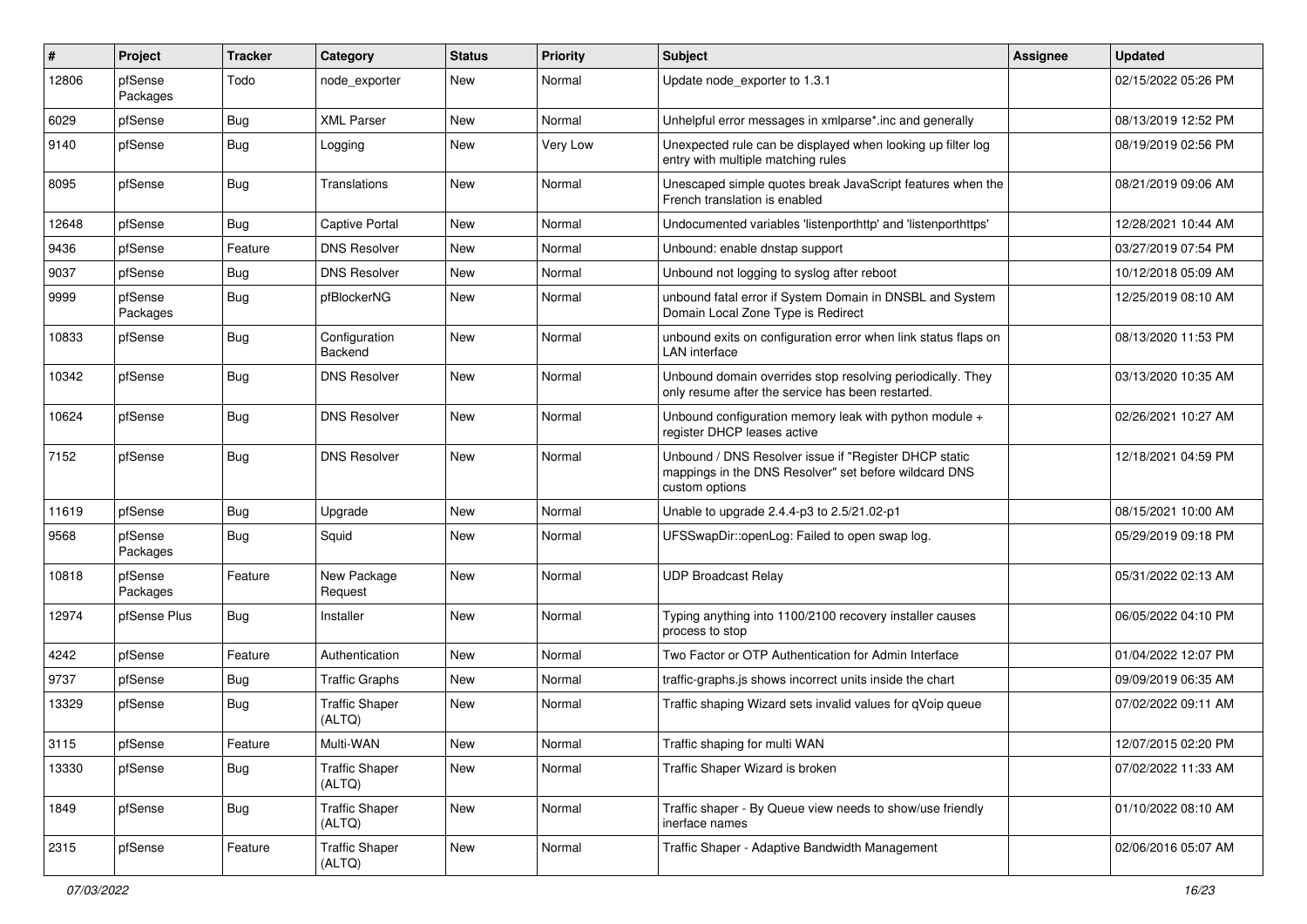| $\vert$ # | Project             | <b>Tracker</b> | Category                        | <b>Status</b> | Priority | <b>Subject</b>                                                                                                                       | <b>Assignee</b> | <b>Updated</b>      |
|-----------|---------------------|----------------|---------------------------------|---------------|----------|--------------------------------------------------------------------------------------------------------------------------------------|-----------------|---------------------|
| 8073      | pfSense             | Bug            | <b>IPsec</b>                    | <b>New</b>    | Normal   | Traffic inexplicably not going through IPSEC despite (in<br>theory) matching SPs                                                     |                 | 11/09/2017 02:51 AM |
| 9101      | pfSense             | <b>Bug</b>     | <b>Traffic Graphs</b>           | <b>New</b>    | Normal   | Traffic Graphs/Dashboard Slows Downloads Being Performed<br>by the Same Firefox Browser                                              |                 | 08/21/2019 09:18 AM |
| 12401     | pfSense             | Bug            | <b>Traffic Graphs</b>           | <b>New</b>    | Normal   | Traffic graphs with untagged and tagged VLAN on same<br>interface                                                                    |                 | 09/23/2021 09:18 PM |
| 4467      | pfSense             | <b>Bug</b>     | <b>Traffic Shaper</b><br>(ALTQ) | <b>New</b>    | Normal   | Traffic Graphs shows wrong throughput when traffic shaping<br>enabled                                                                |                 | 02/23/2015 05:31 PM |
| 11763     | pfSense<br>Packages | Bug            | Status Monitoring               | <b>New</b>    | Normal   | Traffic graphs refresh issue                                                                                                         |                 | 05/03/2021 09:44 AM |
| 11759     | pfSense             | <b>Bug</b>     | Dashboard                       | <b>New</b>    | Normal   | Traffic graphs on dashboard double upload on pppoe links                                                                             |                 | 12/30/2021 04:00 AM |
| 9087      | pfSense             | <b>Bug</b>     | Traffic Graphs                  | New           | Normal   | Traffic Graph Widget Legend Not Updating                                                                                             |                 | 08/14/2019 12:38 PM |
| 9566      | pfSense             | Bug            | <b>Traffic Graphs</b>           | <b>New</b>    | Normal   | Traffic graph displays traffic incorrectly                                                                                           |                 | 11/18/2019 07:54 AM |
| 8157      | pfSense             | Bug            | Dashboard                       | <b>New</b>    | Very Low | Traffic Graph clutter from time to time                                                                                              |                 | 12/03/2017 06:40 AM |
| 7779      | pfSense             | <b>Bug</b>     | OpenVPN                         | <b>New</b>    | Normal   | Traffic crossing a site-to-site OpenVPN tunnel fails to<br>fragment.                                                                 |                 | 06/02/2021 08:26 AM |
| 10311     | pfSense             | <b>Bug</b>     | OpenVPN                         | <b>New</b>    | Normal   | Too low net.link.ifgmaxlen causes packet drop under load<br>when using OpenVPN inside bridge interface under load                    |                 | 08/10/2021 03:10 AM |
| 13018     | pfSense<br>Packages | <b>Bug</b>     | pfBlockerNG                     | <b>New</b>    | Normal   | TLD and DNSBL Safesearch DOH conflict disables TLD block<br>when conflicting DOH FQDN is deselected or whitelisted                   |                 | 04/01/2022 05:59 PM |
| 9229      | pfSense<br>Packages | Bug            | Tinc                            | <b>New</b>    | Normal   | Tinc package: no way of specifying multiple critical<br>configuration parameters from web interface                                  |                 | 08/13/2019 09:25 AM |
| 8909      | pfSense<br>Packages | <b>Bug</b>     | Tinc                            | New           | Normal   | tinc package makes /rc.newwanip looping forever                                                                                      |                 | 08/13/2019 09:25 AM |
| 3895      | pfSense             | Feature        | Configuration<br>Backend        | <b>New</b>    | Normal   | Timeout for "Apply change"                                                                                                           |                 | 01/25/2021 08:07 AM |
| 11262     | pfSense             | Feature        | Rules / NAT                     | <b>New</b>    | Normal   | Time Based Rules - selects all days in the current month                                                                             |                 | 04/27/2021 12:32 PM |
| 6501      | pfSense             | Todo           | Web Interface                   | <b>New</b>    | Normal   | Tightening up subnet expansion                                                                                                       |                 | 08/13/2019 01:23 PM |
| 13207     | pfSense<br>Packages | Feature        | pfBlockerNG                     | <b>New</b>    | Normal   | The feed column on the Alerts page is confusing                                                                                      |                 | 05/24/2022 04:56 AM |
| 7863      | pfSense             | <b>Bug</b>     | User Manager /<br>Privileges    | New           | Normal   | The "WebCfg - All pages" permission inclueds the "User -<br>System: Shell account access" even though that is not a<br>WebCofg page. |                 | 09/16/2017 05:13 AM |
| 5306      | pfSense             | Bug            | Package System                  | <b>New</b>    | Normal   | textarea fields should have linebreaks sanitized automatically<br>on save                                                            |                 | 03/03/2017 04:15 AM |
| 11379     | pfSense             | Feature        | Captive Portal                  | <b>New</b>    | Normal   | <b>Template Roll Printer</b>                                                                                                         |                 | 02/07/2021 05:26 AM |
| 9138      | pfSense<br>Packages | Bug            | Telegraf                        | <b>New</b>    | Normal   | telegraf: add section for custom config lines                                                                                        |                 | 02/18/2019 03:36 PM |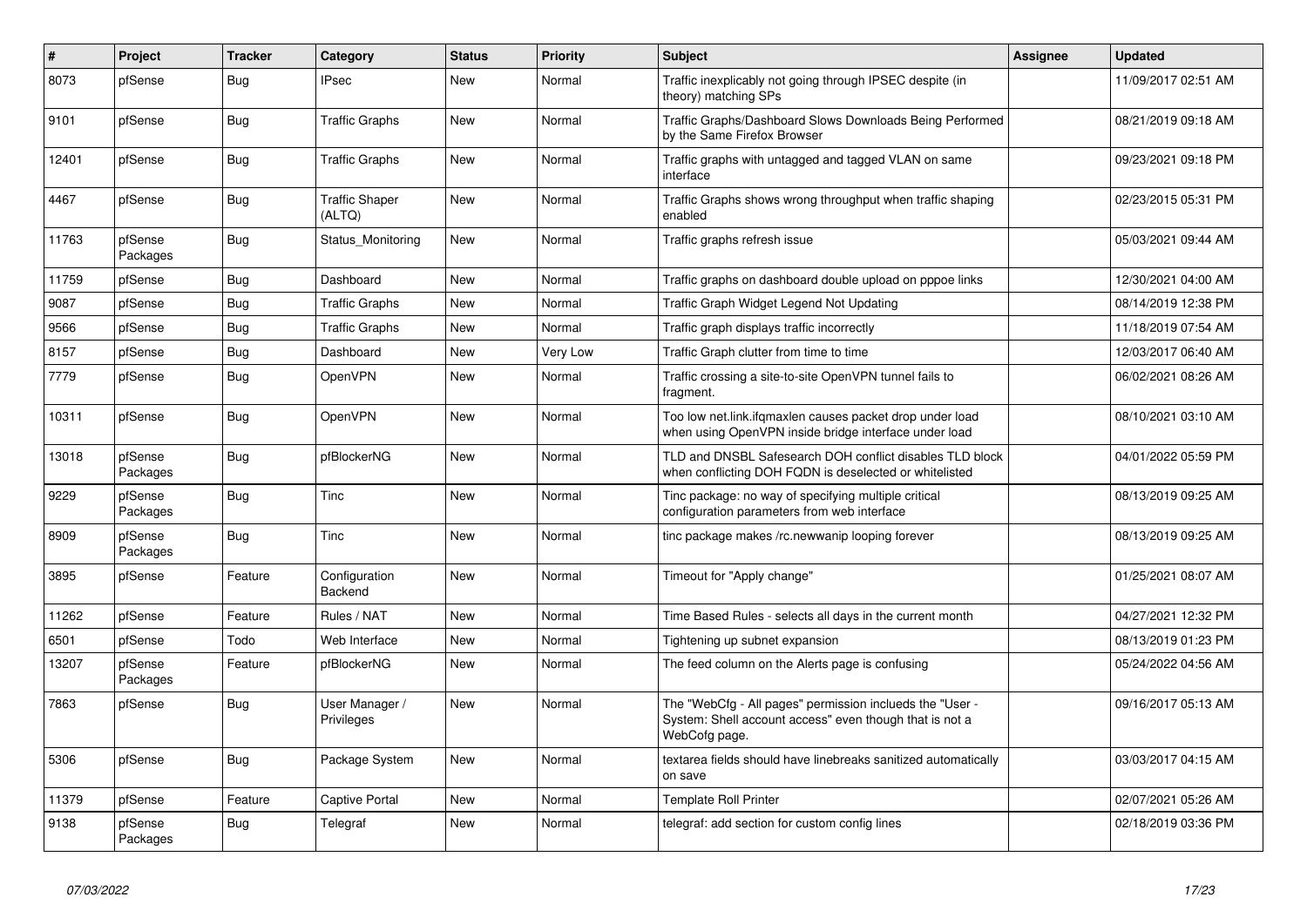| $\vert$ # | <b>Project</b>      | <b>Tracker</b> | Category               | <b>Status</b> | <b>Priority</b> | <b>Subject</b>                                                                                                                  | Assignee | <b>Updated</b>      |
|-----------|---------------------|----------------|------------------------|---------------|-----------------|---------------------------------------------------------------------------------------------------------------------------------|----------|---------------------|
| 9139      | pfSense<br>Packages | Bug            | Telegraf               | <b>New</b>    | Normal          | telegraf: add ping for default gateway(s)                                                                                       |          | 05/21/2020 04:23 PM |
| 12655     | pfSense<br>Packages | Bug            | Telegraf               | <b>New</b>    | Normal          | telegraf, wireguard plugin failing                                                                                              |          | 12/30/2021 05:51 PM |
| 9337      | pfSense<br>Packages | <b>Bug</b>     | Telegraf               | <b>New</b>    | Normal          | Telegraf ping input fails                                                                                                       |          | 02/18/2019 10:40 AM |
| 10487     | pfSense<br>Packages | <b>Bug</b>     | Telegraf               | <b>New</b>    | Normal          | Telegraf package not sending logs to influxdb server                                                                            |          | 05/03/2020 07:09 PM |
| 9046      | pfSense<br>Packages | Feature        | Telegraf               | <b>New</b>    | High            | telegraf feature request                                                                                                        |          | 02/18/2019 03:38 PM |
| 8230      | pfSense<br>Packages | Feature        | Telegraf               | <b>New</b>    | Normal          | telegraf automatic input plugins configuration for enabled<br>pfsense package                                                   |          | 02/18/2019 05:23 PM |
| 1656      | pfSense             | Feature        | Diagnostics            | <b>New</b>    | Normal          | Teach pfctl to kill states by port number                                                                                       |          | 08/21/2019 09:55 AM |
| 10237     | pfSense             | Feature        | Upgrade                | <b>New</b>    | Normal          | Take ZFS snapshot on Upgrade                                                                                                    |          | 04/07/2020 03:58 PM |
| 10310     | pfSense             | <b>Bug</b>     | Upgrade                | New           | Normal          | Systems with low RAM and several packages may<br>temporarily fail to load large tables after an upgrade                         |          | 03/03/2020 07:55 AM |
| 10325     | pfSense             | <b>Bug</b>     | <b>Notifications</b>   | <b>New</b>    | Normal          | System/Advanced/Notifications/E-Mail - SMTP Notification<br>E-Mail auth password Unexpected Bahaviour                           |          | 10/30/2020 08:17 AM |
| 8820      | pfSense             | <b>Bug</b>     | Rules / NAT            | <b>New</b>    | Low             | System/Advanced/Misc - "Do not kill connections when<br>schedule expires" UN-checked still leaves existing<br>connections open. |          | 07/28/2020 10:59 AM |
| 9732      | pfSense             | Feature        | DHCP (IPv4)            | <b>New</b>    | Normal          | System UTC time offset in DHCP Option 2                                                                                         |          | 09/06/2019 08:39 PM |
| 12747     | pfSense             | Bug            | Logging                | <b>New</b>    | Normal          | System log is filled by sshguard                                                                                                |          | 06/30/2022 05:21 AM |
| 11429     | pfSense             | <b>Bug</b>     | Web Interface          | New           | Normal          | System Log / Settings form activates "Reset Log Files" button<br>on enter                                                       |          | 10/28/2021 01:35 PM |
| 13325     | pfSense Plus        | Bug            | Dashboard              | <b>New</b>    | Normal          | System Information Widget Reloading                                                                                             |          | 06/30/2022 12:00 PM |
| 10143     | pfSense             | <b>Bug</b>     | <b>DNS Resolver</b>    | <b>New</b>    | Normal          | System hostname DNS entry is assigned to the wrong IP on<br>multi-wan setups                                                    |          | 12/31/2019 02:33 PM |
| 8335      | pfSense             | <b>Bug</b>     | <b>LAGG Interfaces</b> | <b>New</b>    | Normal          | System hang with LACP downlink to UniFi switch                                                                                  |          | 08/21/2019 11:18 AM |
| 11473     | pfSense             | <b>Bug</b>     | Web Interface          | <b>New</b>    | Normal          | System Activity shows invalid data on SG-3100                                                                                   |          | 02/19/2021 08:12 PM |
| 8229      | pfSense<br>Packages | <b>Bug</b>     | syslog-ng              | <b>New</b>    | Normal          | syslog-ng stops parsing logs after logrotate run                                                                                |          | 01/26/2018 12:00 PM |
| 8295      | pfSense<br>Packages | <b>Bug</b>     | syslog-ng              | <b>New</b>    | Normal          | syslog-ng logrotates tls files                                                                                                  |          | 02/14/2018 06:12 AM |
| 8705      | pfSense<br>Packages | Bug            | syslog-ng              | <b>New</b>    | Normal          | Syslog-NG error in latest snapshot                                                                                              |          | 07/27/2018 10:17 AM |
| 8180      | pfSense<br>Packages | Bug            | syslog-ng              | <b>New</b>    | Normal          | syslog-ng default log file                                                                                                      |          | 01/16/2018 12:53 PM |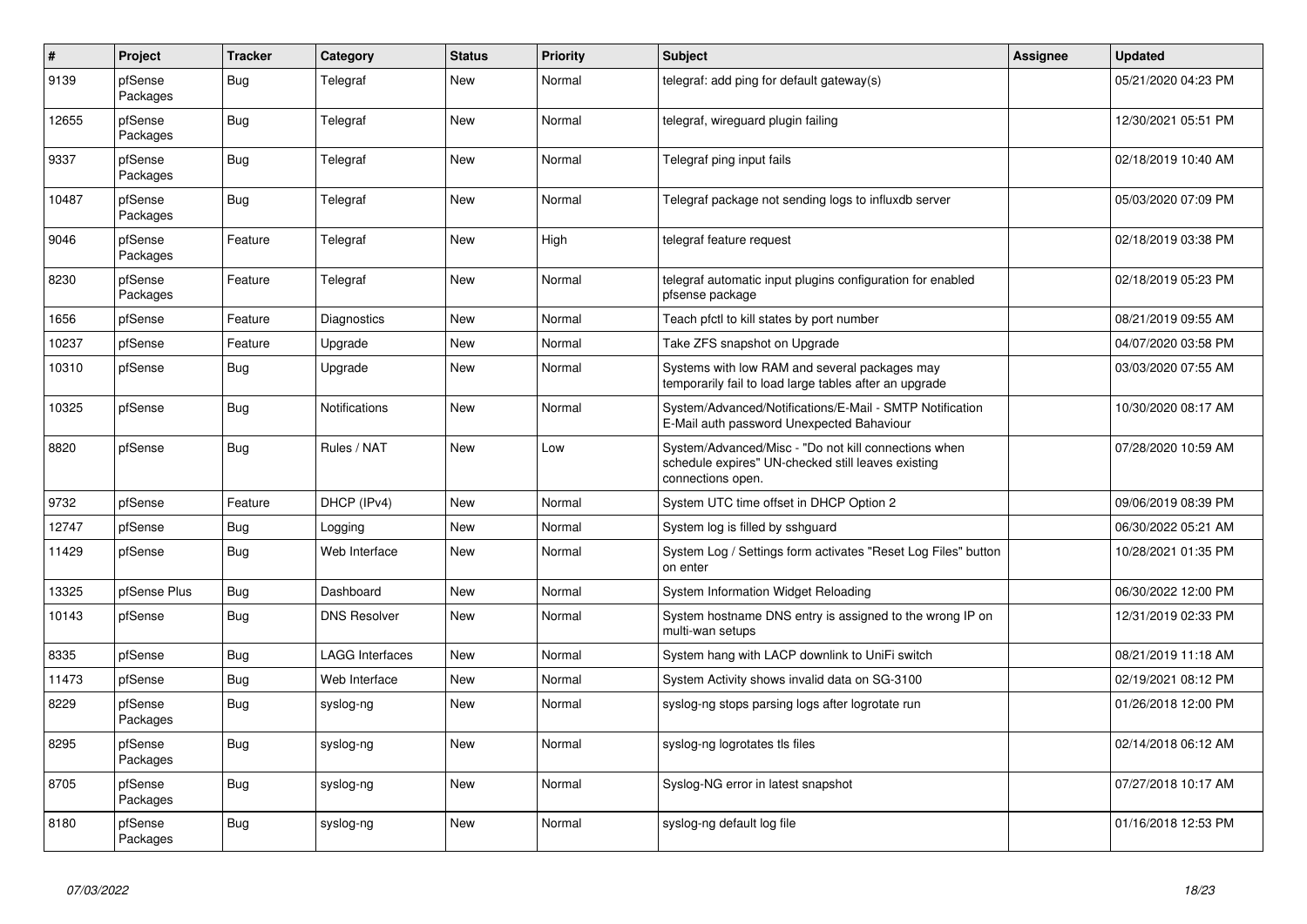| #     | Project             | <b>Tracker</b> | Category                                 | <b>Status</b> | <b>Priority</b> | <b>Subject</b>                                                                      | <b>Assignee</b> | <b>Updated</b>      |
|-------|---------------------|----------------|------------------------------------------|---------------|-----------------|-------------------------------------------------------------------------------------|-----------------|---------------------|
| 12502 | pfSense<br>Packages | Feature        | syslog-ng                                | <b>New</b>    | Normal          | Syslog-ng Configuration Library (scl) missing                                       |                 | 11/02/2021 06:06 PM |
| 2593  | pfSense             | Feature        | <b>XMLRPC</b>                            | New           | Normal          | sync NTPD, SNMP config between HA members                                           |                 | 01/14/2015 09:04 AM |
| 8243  | pfSense             | Feature        | <b>XMLRPC</b>                            | New           | Normal          | Sync dashboard settings over xmlrpc                                                 |                 | 08/21/2019 10:42 AM |
| 6386  | pfSense             | <b>Bug</b>     | IPv6 Router<br>Advertisements<br>(RADVD) | New           | Low             | Switching Router Advertisements to disabled should<br>broadcast IP Removal messages |                 | 05/22/2016 10:44 PM |
| 8985  | pfSense<br>Packages | Feature        | Suricata                                 | <b>New</b>    | Normal          | Suricata: allow configuration for external/internal additional<br>storage           |                 | 11/13/2019 10:07 AM |
| 9934  | pfSense<br>Packages | <b>Bug</b>     | Suricata                                 | <b>New</b>    | Normal          | suricata update kills WAN interface                                                 |                 | 02/20/2020 09:17 AM |
| 11780 | pfSense<br>Packages | <b>Bug</b>     | Suricata                                 | <b>New</b>    | Very High       | Suricata package fails to prune suricata.log                                        |                 | 08/06/2021 07:18 AM |
| 10292 | pfSense<br>Packages | Bug            | Suricata                                 | New           | Normal          | Suricata not respecting SID Mgmt list                                               |                 | 02/27/2020 01:02 PM |
| 12899 | pfSense<br>Packages | <b>Bug</b>     | Suricata                                 | <b>New</b>    | Normal          | Suricata doesn't honor Pass List                                                    |                 | 03/04/2022 01:22 PM |
| 7388  | pfSense<br>Packages | <b>Bug</b>     | Suricata                                 | New           | High            | Suricata does not property recognize MTU for PPPOE<br>interfaces                    |                 | 03/15/2017 05:17 AM |
| 12748 | pfSense<br>Packages | Feature        | Suricata                                 | New           | Normal          | Suricata blocked page timestamp breakout to it's own sortable<br>column             |                 | 02/01/2022 12:06 PM |
| 4928  | pfSense<br>Packages | Feature        | squidguard                               | New           | Normal          | Surftool - New Package to turn squidguard groups(/acls) on or<br>off                |                 | 08/13/2019 09:57 AM |
| 6083  | pfSense<br>Packages | <b>Bug</b>     | Squid                                    | <b>New</b>    | Normal          | Suqid Realtime Monitor / Squid Cache Table not diplaying<br>correctly               |                 | 12/06/2016 07:25 AM |
| 6574  | pfSense             | Feature        | Hardware / Drivers                       | <b>New</b>    | Normal          | Support USB RNDIS network interfaces                                                |                 | 08/20/2019 08:46 AM |
| 8199  | pfSense<br>Packages | Feature        | <b>BIND</b>                              | New           | Normal          | Support reordering and/or sort alphabetically across BIND<br>package                |                 | 12/12/2017 02:05 AM |
| 2410  | pfSense             | Feature        | <b>DNS Forwarder</b>                     | New           | Normal          | Support name based aliasing via CNAMEs or some other<br>mechanism.                  |                 | 12/11/2012 09:56 PM |
| 6555  | pfSense<br>Packages | Feature        | New Package<br>Request                   | New           | Normal          | Support IEEE 1588                                                                   |                 | 08/13/2019 01:40 PM |
| 1937  | pfSense             | Feature        | Rules / NAT                              | <b>New</b>    | Normal          | Support for rule groupings                                                          |                 | 08/20/2019 12:42 PM |
| 7783  | pfSense             | Feature        | <b>Operating System</b>                  | New           | Normal          | Support for hosting VMs on pfSense using bhyve                                      |                 | 03/25/2022 11:53 AM |
| 13297 | pfSense             | Feature        | Routing                                  | New           | Normal          | Support for Gateway Groups as Static Route destinations                             |                 | 06/24/2022 07:41 AM |
| 9599  | pfSense<br>Packages | Feature        | haproxy                                  | New           | Normal          | Support for "peers" in HAproxy                                                      |                 | 06/25/2019 01:47 AM |
| 9536  | pfSense             | Feature        | DHCP (IPv6)                              | New           | Normal          | Support dynamic prefix in DHCPv6 Server                                             |                 | 05/25/2022 04:27 AM |
| 2357  | pfSense             | Feature        | Interfaces                               | New           | Low             | Support Dual Stack Lite                                                             |                 | 05/13/2014 09:39 PM |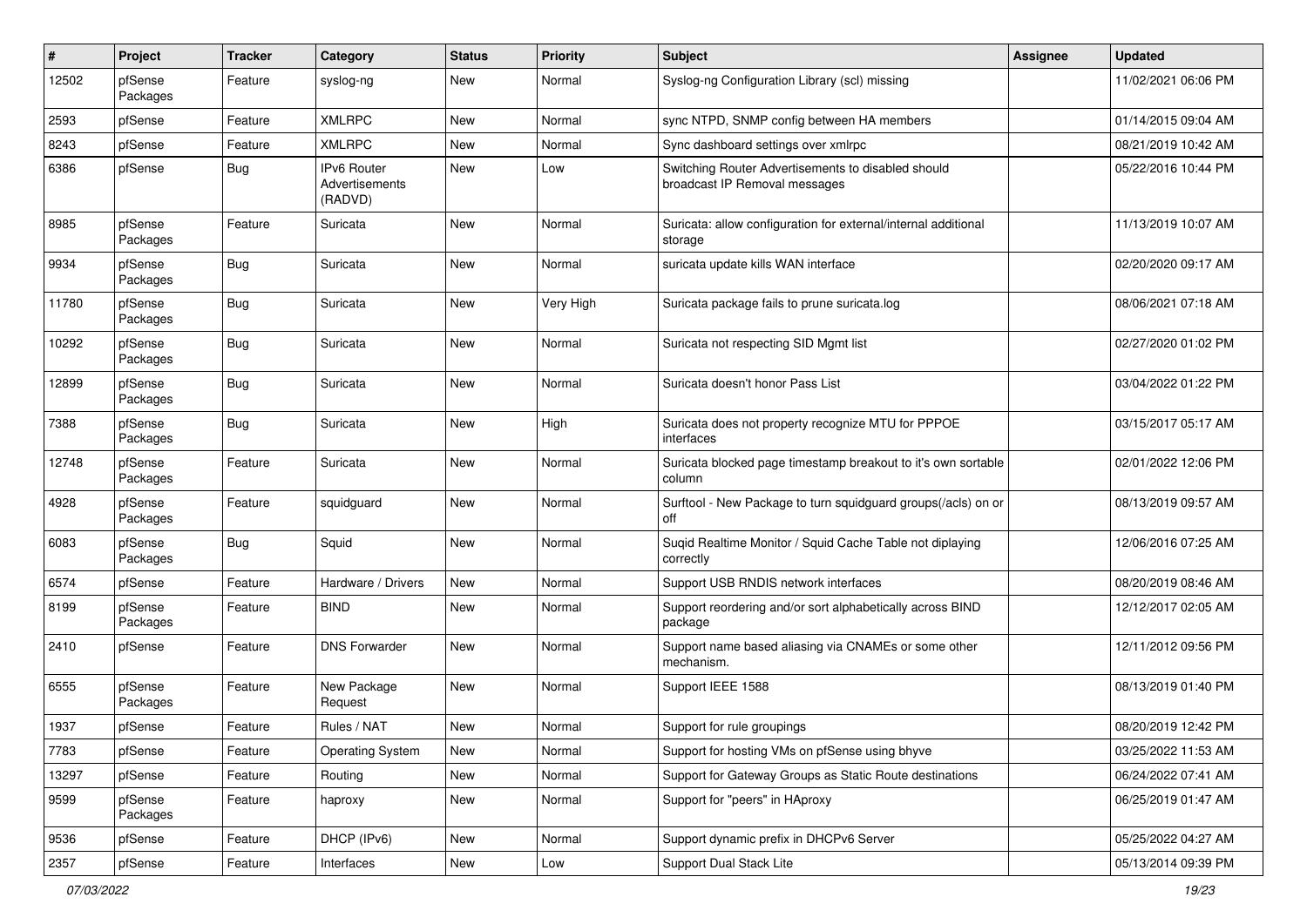| #     | Project             | <b>Tracker</b> | Category                                 | <b>Status</b> | <b>Priority</b> | <b>Subject</b>                                                                                           | <b>Assignee</b> | <b>Updated</b>      |
|-------|---------------------|----------------|------------------------------------------|---------------|-----------------|----------------------------------------------------------------------------------------------------------|-----------------|---------------------|
| 7442  | pfSense             | Feature        | Diagnostics                              | <b>New</b>    | Low             | Suggestions for Diagnostics / ARP Table and Diagnostics /<br><b>NDP Table</b>                            |                 | 08/21/2019 09:27 AM |
| 8168  | pfSense             | Feature        | <b>IPsec</b>                             | <b>New</b>    | Normal          | strongswan dhcp option                                                                                   |                 | 12/19/2017 04:14 AM |
| 10726 | pfSense             | Bug            | Rules / NAT                              | <b>New</b>    | Normal          | Sticky-connections option is bugged - sticky-address cannot<br>be redefined                              |                 | 11/12/2020 10:12 AM |
| 6816  | pfSense             | Feature        | IPv6 Router<br>Advertisements<br>(RADVD) | <b>New</b>    | Normal          | Status and/or Diagnostics page for radvd                                                                 |                 | 08/13/2019 02:35 PM |
| 8130  | pfSense             | <b>Bug</b>     | <b>Traffic Graphs</b>                    | New           | Normal          | Status - Monitoring - Area chart displays traffic data differently<br>than Line or Bar charts            |                 | 11/26/2017 01:40 PM |
| 8066  | pfSense             | <b>Bug</b>     | Routing                                  | <b>New</b>    | Normal          | Static routes not applied when they go out a interface using<br>carp                                     |                 | 11/08/2017 02:04 AM |
| 10513 | pfSense             | <b>Bug</b>     | Rules / NAT                              | <b>New</b>    | Normal          | State issues with policy routing and HA failover                                                         |                 | 04/21/2022 12:39 PM |
| 8313  | pfSense             | <b>Bug</b>     | Notifications                            | New           | Normal          | STARTTLS auto detection not working                                                                      |                 | 04/21/2022 12:39 PM |
| 5074  | pfSense             | Feature        | Upgrade                                  | New           | Normal          | Standard release notes URLs to facilitate GUI viewing before<br>upgrade                                  |                 | 04/21/2022 12:39 PM |
| 10358 | pfSense<br>Packages | Feature        | <b>FRR</b>                               | <b>New</b>    | Very Low        | <b>Stage FRR Configuration Changes</b>                                                                   |                 | 03/19/2020 06:48 AM |
| 9288  | pfSense             | Feature        | Authentication                           | <b>New</b>    | Normal          | SSHGuard add pfSense signature in standard                                                               |                 | 08/14/2019 01:19 PM |
| 11786 | pfSense             | Bug            | Services                                 | <b>New</b>    | Normal          | SSH incomplete setup and startup fail while recovering XML<br>backup in a fresh install of pfSense 2.5.0 |                 | 04/17/2021 01:36 PM |
| 12491 | pfSense<br>Packages | Feature        | squidguard                               | New           | Normal          | squidguard: allow multiple regex                                                                         |                 | 10/28/2021 03:30 PM |
| 5751  | pfSense<br>Packages | Bug            | squidguard                               | <b>New</b>    | Normal          | SquidGuard target categories not saved when long "Domain<br>List" is provided                            |                 | 01/10/2016 08:55 AM |
| 10865 | pfSense<br>Packages | Feature        | squidguard                               | <b>New</b>    | Normal          | squidGuard lacks options to send traffic action logs to syslog<br>server                                 |                 | 09/05/2020 01:21 AM |
| 10994 | pfSense<br>Packages | <b>Bug</b>     | squidguard                               | <b>New</b>    | Low             | SquidGuard Blacklists Restore Default button does not work                                               |                 | 10/20/2020 12:26 PM |
| 11784 | pfSense<br>Packages | Feature        | squidguard                               | <b>New</b>    | Normal          | squidguard auto update blacklist option                                                                  |                 | 04/06/2021 01:53 AM |
| 9286  | pfSense<br>Packages | <b>Bug</b>     | squidguard                               | <b>New</b>    | Normal          | squidGuard - Unable to change IP for sgerror.php URL in<br>configuration                                 |                 | 11/13/2019 10:07 AM |
| 9025  | pfSense<br>Packages | <b>Bug</b>     | squidguard                               | New           | Normal          | SquidGard + Target categories                                                                            |                 | 10/08/2018 01:00 AM |
| 5646  | pfSense<br>Packages | Feature        | Squid                                    | <b>New</b>    | Normal          | Squid3 package Authentication Method: Kerberos/AD                                                        |                 | 02/18/2019 05:34 PM |
| 11200 | pfSense<br>Packages | Feature        | Squid                                    | <b>New</b>    | Normal          | Squid reverse proxy + multiple ssl certificates                                                          |                 | 12/31/2020 03:50 AM |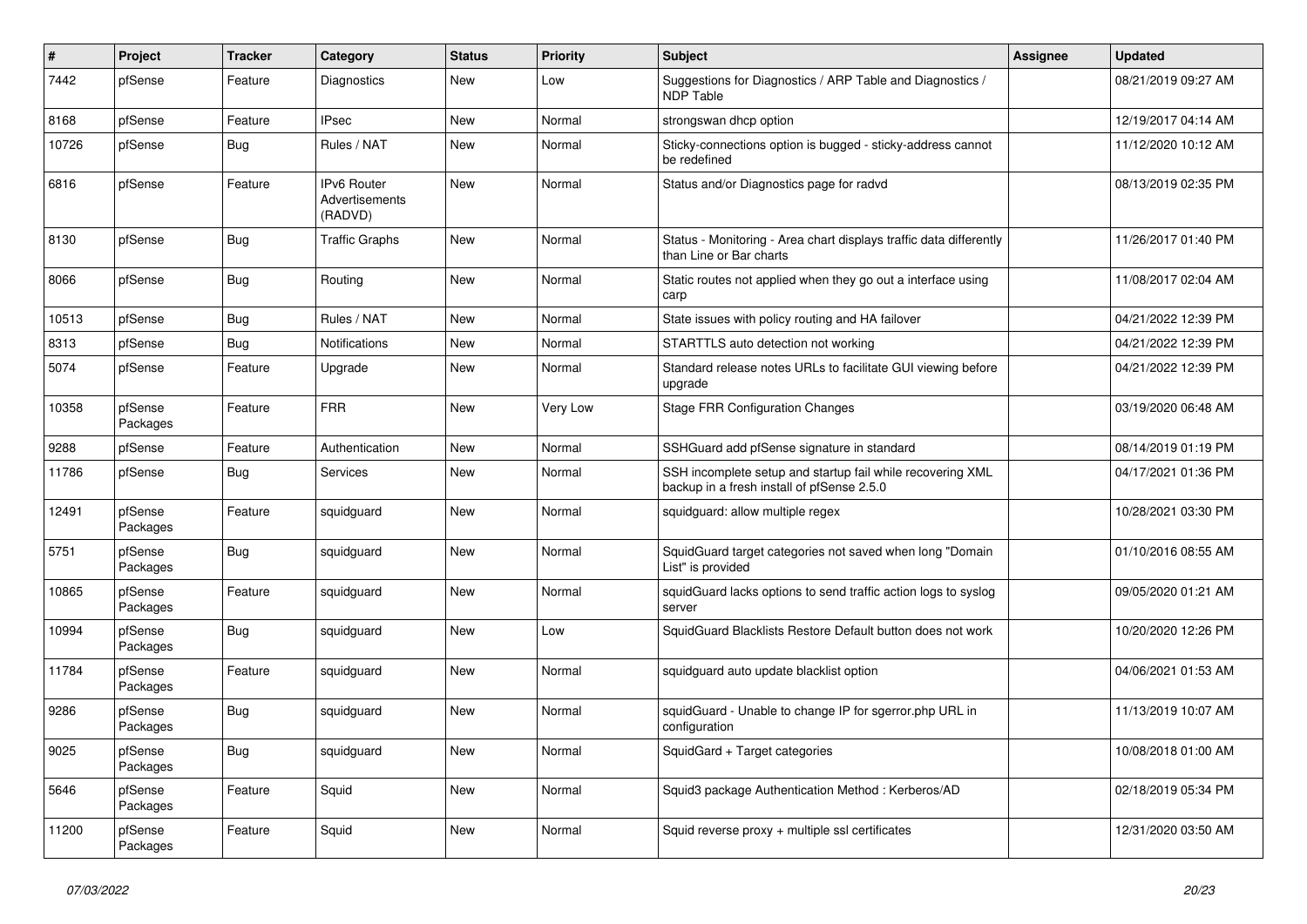| $\sharp$ | Project             | <b>Tracker</b> | Category               | <b>Status</b> | <b>Priority</b> | <b>Subject</b>                                                                                                    | <b>Assignee</b> | <b>Updated</b>      |
|----------|---------------------|----------------|------------------------|---------------|-----------------|-------------------------------------------------------------------------------------------------------------------|-----------------|---------------------|
| 9774     | pfSense<br>Packages | Feature        | Squid                  | <b>New</b>    | Normal          | Squid logs / remote logs                                                                                          |                 | 04/17/2020 06:18 AM |
| 12732    | pfSense<br>Packages | Bug            | squidguard             | New           | High            | Squid https filtering squidguard acl target list - erratic<br>behaviour                                           |                 | 01/26/2022 09:11 AM |
| 12717    | pfSense<br>Packages | Todo           | Squid                  | <b>New</b>    | Normal          | Squid 5.x Branch                                                                                                  |                 | 01/25/2022 06:24 PM |
| 11335    | pfSense             | <b>Bug</b>     | Interfaces             | <b>New</b>    | Normal          | Spoofing the MAC on a LAGG interface does not work for<br>some NIC types.                                         |                 | 01/29/2021 09:10 AM |
| 7683     | pfSense<br>Packages | Feature        | New Package<br>Request | <b>New</b>    | Low             | Splunk Universal Forwarder Package                                                                                |                 | 08/19/2019 02:54 PM |
| 7648     | pfSense             | <b>Bug</b>     | CARP                   | <b>New</b>    | Very Low        | SPAN ports on an interface renders CARP HA inoperative                                                            |                 | 06/14/2017 09:19 PM |
| 7260     | pfSense             | Feature        | Rules / NAT            | <b>New</b>    | Normal          | Source OS / p0f Database Missing Modern Operating<br>Systems                                                      |                 | 04/18/2020 02:25 AM |
| 10277    | pfSense             | <b>Bug</b>     | Web Interface          | <b>New</b>    | Normal          | Sorting the log entries does not use year value                                                                   |                 | 02/24/2020 07:46 AM |
| 7172     | pfSense             | Bug            | DHCP (IPv4)            | <b>New</b>    | Normal          | Sorting by hostname in Services > DHCP Server > LAN<br>should be "natural" (alphanumeric friendly)                |                 | 08/20/2019 03:47 PM |
| 9707     | pfSense<br>Packages | Bug            | pfBlockerNG            | <b>New</b>    | Normal          | Some networks already existing in deny Feeds are not<br>stopped even if existing in custom deny list              |                 | 08/28/2019 10:03 AM |
| 9167     | pfSense             | <b>Bug</b>     | Rules / NAT            | <b>New</b>    | Normal          | Some Important ICMPv6 Traffic Not Allowed by Default Rules                                                        |                 | 08/14/2019 01:00 PM |
| 10436    | pfSense<br>Packages | <b>Bug</b>     | softflowd              | <b>New</b>    | Normal          | softflowd no longer sends flow data after upgrade ( $v0.9.9$ 1 -><br>v1.0.0                                       |                 | 06/07/2022 12:25 AM |
| 12845    | pfSense<br>Packages | Bug            | softflowd              | <b>New</b>    | Normal          | softflowd wrong vlan tag                                                                                          |                 | 02/21/2022 10:40 AM |
| 9895     | pfSense<br>Packages | Bug            | Snort                  | <b>New</b>    | Normal          | snort reinstallation failed                                                                                       |                 | 06/23/2021 08:01 AM |
| 6988     | pfSense<br>Packages | <b>Bug</b>     | Snort                  | <b>New</b>    | High            | SNORT Package PHP memory error                                                                                    |                 | 06/28/2018 10:00 PM |
| 7414     | pfSense<br>Packages | Feature        | Snort                  | <b>New</b>    | Normal          | snort needs automated refresh on ip change                                                                        |                 | 08/20/2019 08:55 AM |
| 7535     | pfSense<br>Packages | Feature        | Snort                  | <b>New</b>    | Normal          | Snort messages filling System / General. Should have its own<br>log.                                              |                 | 02/18/2019 05:29 PM |
| 10606    | pfSense<br>Packages | Bug            | Snort                  | <b>New</b>    | Normal          | Snort Inline stopped working after upgrade to FreeBSD 12.1<br>(network traffic blocked after heavy load randomly) |                 | 05/28/2020 10:06 AM |
| 9289     | pfSense<br>Packages | Feature        | Snort                  | New           | Normal          | Snort enable react                                                                                                |                 | 03/16/2019 09:04 PM |
| 6831     | pfSense<br>Packages | Feature        | Snort                  | <b>New</b>    | Normal          | Snort does not support aliases containing FQDN                                                                    |                 | 07/11/2020 12:51 PM |
| 11579    | pfSense<br>Packages | Feature        | Snort                  | <b>New</b>    | Normal          | Snort alerts or blocks trigger notifications                                                                      |                 | 03/01/2021 03:26 AM |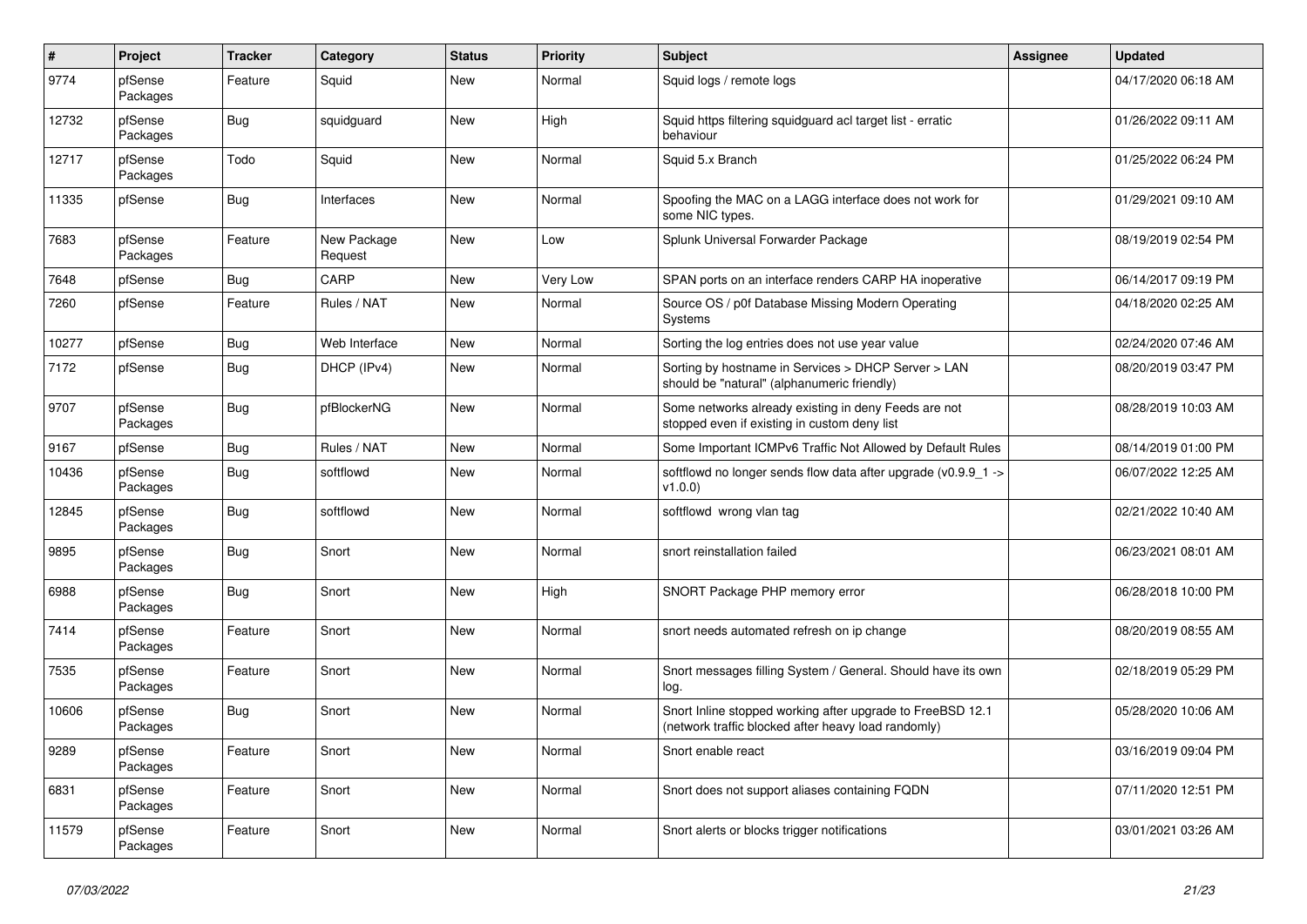| #     | Project             | <b>Tracker</b> | Category               | <b>Status</b> | <b>Priority</b> | Subject                                                                                       | <b>Assignee</b> | <b>Updated</b>      |
|-------|---------------------|----------------|------------------------|---------------|-----------------|-----------------------------------------------------------------------------------------------|-----------------|---------------------|
| 10989 | pfSense<br>Packages | <b>Bug</b>     | Snort                  | <b>New</b>    | Low             | Snort alert page has hidden characters in IPv6 address                                        |                 | 10/17/2020 04:06 PM |
| 11479 | pfSense<br>Packages | <b>Bug</b>     | snmptt                 | <b>New</b>    | Normal          | snmptt 1.4.2 does not work in daemon mode                                                     |                 | 02/20/2021 04:37 PM |
| 11411 | pfSense<br>Packages | Feature        | New Package<br>Request | <b>New</b>    | Normal          | Smokeping as a default latency measurement tool                                               |                 | 02/12/2021 09:29 PM |
| 12369 | pfSense<br>Packages | Feature        | Mail report            | <b>New</b>    | Low             | Skip If No Content issue                                                                      |                 | 09/14/2021 06:40 AM |
| 12789 | pfSense<br>Packages | Feature        | <b>ACME</b>            | <b>New</b>    | Very Low        | Show expiration date of certificates in the ACME package list                                 |                 | 02/14/2022 09:20 AM |
| 9574  | pfSense             | Feature        | Package System         | New           | Normal          | Show changelog at package upgrade                                                             |                 | 06/02/2019 04:35 AM |
| 2049  | pfSense             | Feature        | Rules / NAT            | <b>New</b>    | Normal          | Show Auto Generated Rules and Use them to turn features<br>on/off when applicable             |                 | 08/20/2019 03:37 PM |
| 4292  | pfSense             | Feature        | <b>RRD Graphs</b>      | <b>New</b>    | Normal          | Show 95th Percentile for IPv6 Traffic in RRD Graphs                                           |                 | 01/25/2015 02:24 PM |
| 6500  | pfSense             | Feature        | Package System         | New           | Normal          | Should be a way to determine which packages are available<br>without having to update/install |                 | 06/17/2016 05:34 PM |
| 1219  | pfSense             | Feature        | Developer Tools        | New           | Low             | Ship DTRACE enabled kernels in the images                                                     |                 | 07/26/2017 03:14 AM |
| 10584 | pfSense             | Bug            | Hardware / Drivers     | <b>New</b>    | Normal          | SG-3100 with M.2: shutdown instead of reboot                                                  |                 | 07/21/2020 03:08 AM |
| 13206 | pfSense Plus        | Bug            | Hardware / Drivers     | New           | Normal          | SG-3100 LED GPIO hangs                                                                        |                 | 06/11/2022 07:01 PM |
| 11871 | pfSense Docs        | Correction     | Products               | New           | Normal          | SG-2100 must be manually power cycled after installation                                      |                 | 10/07/2021 02:19 PM |
| 3087  | pfSense             | Feature        | Web Interface          | <b>New</b>    | Normal          | Setup Wizard does not include IPv6 options for interfaces                                     |                 | 07/10/2013 06:19 PM |
| 5080  | pfSense             | Feature        | DHCP (IPv4)            | New           | Normal          | Settings tab under Services>DHCP Server                                                       |                 | 08/13/2019 12:53 PM |
| 11490 | pfSense<br>Packages | <b>Bug</b>     | Service Watchdog       | New           | Very Low        | Service Watchdog - Impacts Reboots and Package Updates                                        |                 | 02/22/2021 12:07 PM |
| 10802 | pfSense             | Feature        | DHCP (IPv4)            | New           | Very Low        | Seperator for DHCP Static Mapped leases                                                       |                 | 07/31/2020 10:30 AM |
| 9680  | pfSense             | Feature        | <b>DHCP Relay</b>      | <b>New</b>    | Normal          | Seperate DHCP Server and relay per interface                                                  |                 | 02/27/2020 10:47 AM |
| 13292 | pfSense<br>Packages | Feature        | <b>ACME</b>            | New           | Normal          | Separator                                                                                     |                 | 06/21/2022 12:06 PM |
| 11324 | pfSense             | Feature        | Logging                | <b>New</b>    | Normal          | Separate syslog "Remote log servers" Parameters                                               |                 | 01/27/2021 10:47 AM |
| 9717  | pfSense             | Feature        | Web Interface          | <b>New</b>    | Low             | Search box for pfsense?                                                                       |                 | 07/05/2020 02:14 PM |
| 13179 | pfSense<br>Packages | Feature        | pfBlockerNG            | New           | High            | Search based on CIDR                                                                          |                 | 05/17/2022 09:45 AM |
| 8929  | pfSense             | Feature        | Web Interface          | New           | Normal          | Scroll bar css dark theme                                                                     |                 | 08/14/2019 12:16 PM |
| 3424  | pfSense<br>Packages | Feature        | New Package<br>Request | New           | Normal          | SCEP server                                                                                   |                 | 08/13/2019 10:02 AM |
| 7385  | pfSense             | Todo           | Web Interface          | New           | Normal          | Sanitize PHP includes                                                                         |                 | 08/13/2019 03:22 PM |
| 11920 | pfSense Plus        | Feature        | Authentication         | New           | Normal          | SAML Authentication for pfSense (VPN and webConfigurator)                                     |                 | 05/14/2021 12:56 AM |